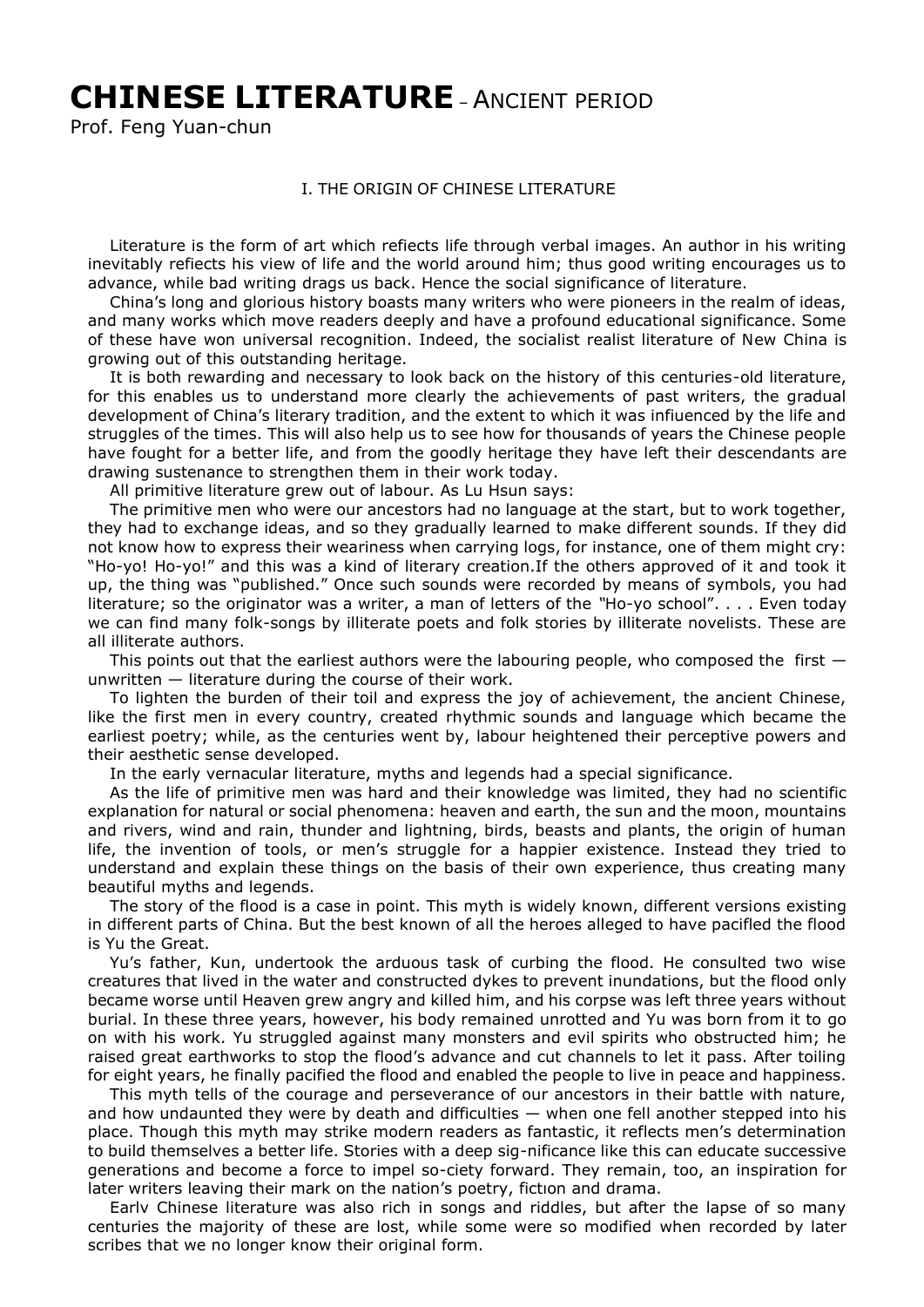As mankind advanced, a written language was invented. In China a distinctive ide-ographic script was developed, starting with pictographs or simplified drawings, such as  $\mathbf{\dagger}$  for man,  $\mathcal{G}$  for bird,  $\mathfrak C$  for moon, or  $\mathfrak F$  for mountain. Gradually these pictograms became stylized, and indirect symbols, associate compounds, phonetic loan words and other types of characters were added. The special nature of the Chinese language, which is remarkably laconic and evocative if sometimes ambiguous, has helped to give classical Chinese literature certain of its distinctive features: succinctness and vigour. And rela-tively few changes have taken place in the written language over the last three thousand years.

Of the earliest writings left to us, some are genuine and some are spurious. In other words, we have records attributed to the time of the three sage emperors, or Hsia and Shang dynasties, which were actually written during or after the Chou dynasty, sometimes based on earlier materials. Our earliest genuine writings are the oracles of the Shang dynasty inscribed on the shoulder-blades of mammals or the shells of turtles. The answers of the gods to various questions were indicated by the shape of the cracks produced when the bones were heated, and inscriptions on the bones recorded the results. Records of ımportant events were also inscribed on bronze vessels.

By the Shang dynasty China had a slave society. Agriculture, husbandry and handi-crafts were already of slaves and slave-owners was established with a fairly high level of civilization.

The inscriptions on oracle bones and bronze vessels are usually short, though certain bronze inscriptions number more than thirty words and some of those on oracle bones more than a hundred. In the main these recorded the activities of the rulers, but they also reflect conditions of work at that time. Since these records are mostly in prose, we can consider them as our earliest prose literature. Some, however, resemble songs, as in the following case:

*We ask the oracle on kuei-sze day: Is there going to be any rain? Rain from the east? Rain from the west? Rain from the north? Rain from the south?*

This seems to be an incantation for rain, reflecting those early husbandmen's desire for a bountiful harvest.

Most of these ancient incantations in prose and verse date from before the eleventh century B.C. This can be considered as the beginning of Chinese literature, the first chapter in our classical literature.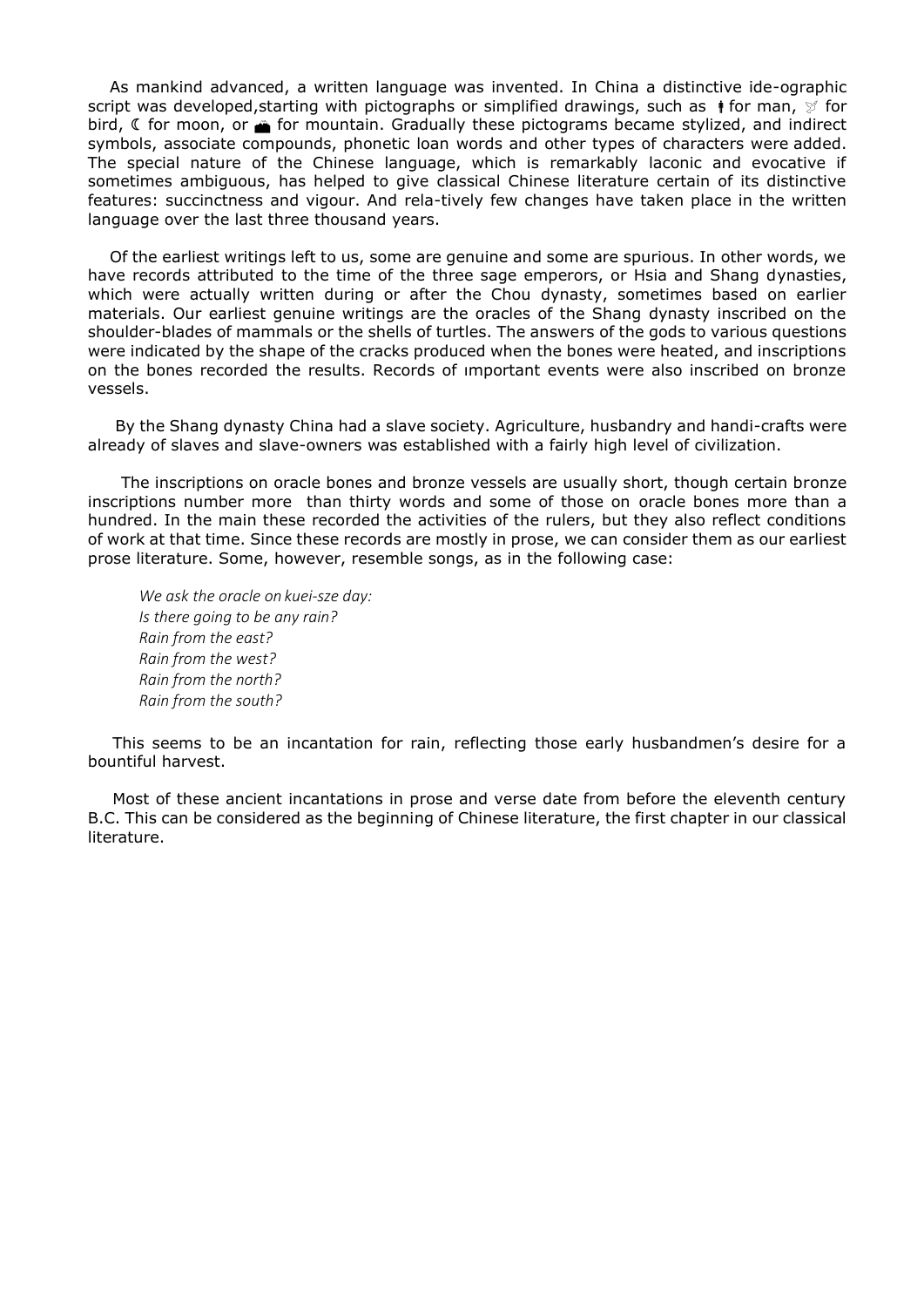### II. CHOU DYNASTY LİTERATURE

#### 1. Westem Chou and Spring and Autumn Period

By the eleventh century B.C., King Wu of Chou had destroyed the Shang dynasty and the slaveowning form of society was beginning to disintegrate. A feudal society was gradually evolved which persisted for several thousand years. The second period in the history of classical Chinese literature is the eight hundred years from the founding of the Western Chou dynasty tok the end of the third century B.C. when the First Emperor of Chin, also known as Chin Shih Huang Ti, united all China.

Let us first look at early Chou literature, for after the Spring and Autumn Period some important changes took place. The masterpieces of this age are The Book *of Songs,* and certain sections of The *Book of History* as well as of The *Book of Change.*

*The Book of Songs* is the earliest anthology of poetry in China and one of her greatest treasures. It contains more than three hundred songs composed before the sixth century B.C., most of them with four characters to a line. Some are ancient songs for dances and sacrifices, others narrative poetry and satire belonging to a later period, yet others folk-songs from different districts, reflecting the life and thoughts of the common people.

Like the early poetry of other countries, most of these songs were associated with dances representing different forms of work or fertility rites. The section called "Hymns of Chou" in *The Book of Songs* includes several poems dealing with agriculture, the best of these being "They Clear Away the Grass, the Trees," and "Very Sharp, the Good Shares." These are probably folksongs which were taken over by the rulers as sacrificial odes and may well have been changed or distorted in the process, for certain lines appear not altogether consistent. They conjure up for us a vivid picture of how the early Chinese serfs wrested a living from the soil three thou-sand years ago in the Yellow Kiver Valley.

The ancients enjoyed narrative poems about the heroic deeds of their predecessors, and such poems can also be found in *The Book of Songs.* Some praise ancestors of the royal house, while others describe the exploits of earlier heroes or the resistance to invading northem tribes. Ancient Chinese literature has no great epic, yet from these narrative poems we can see how the Chou people worked, administered the land and fought.

There are numerous satires too in this anthology. Though the husbandmen toiled hard and often went hungry and cold, they had to pay heavy taxes and levies, and also give free conscript labour or serve as soldiers. Some of the songs therefore criticize social injustice, contrasting the carefree and extravagant life of the rulers with the labourers' hard lot.

But the most important section of *The Book of Songs* is that comprising folk-songs of different localities. As the rulers collected these for their own purposes, certain alterations were inevitably made; yet even so these lyrics remain perennially lovely. "In the Seventh Month," which describes the occupations belonging to different seasons of the year, gives us an authentic glimpse of country life in autumn and winter:

*In the ninth month we make ready the stackyards, In the tenth month we bring in the harvest, Millet for wine, millet for cooking, the early and the late, Paddy and hemp, beans and wheat. Come, my husbandmen, My harvesting is over, Go up and begin your work in the house, In the moming gather thatch-reeds, In the evening twist rope; Go quickly on to the roojs. Soon you toill be beginning to sow your many grains.* 1

The serfs not only worked hard for the lord of the manor, but endured humiliating treatment too — especially the womenfolk: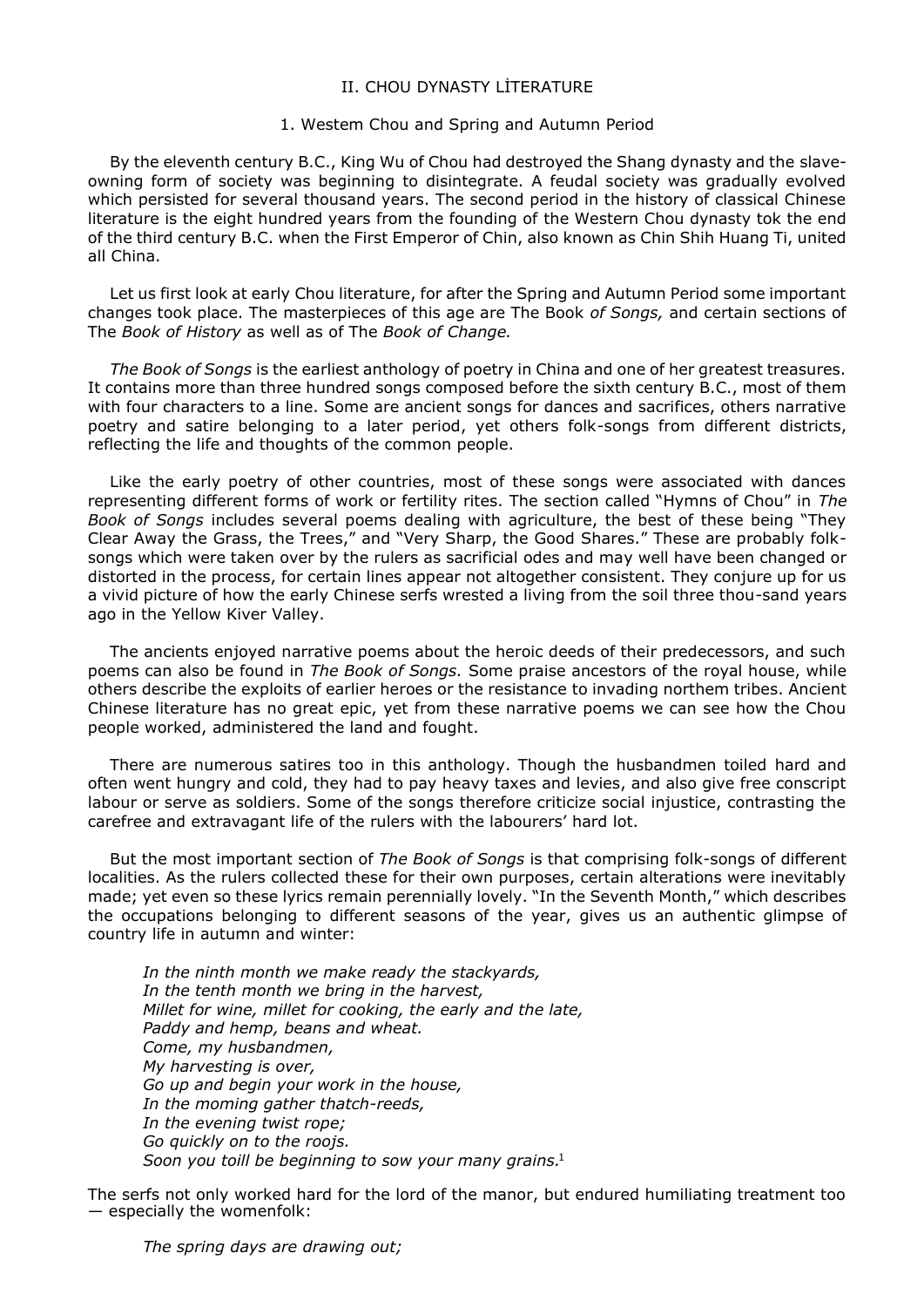*They gather the white aster in crowds. A girl's heart is sick and sad, Forced to go home with the lord.*

Hatred for their masters is expressed in such songs as "Chop, Chop, They Cut the Hardwood":

*You do not sow, you do not reap, Yet you have com, three hundred stackyards! You do not hunt, you do not chase, Yet see all those badgers hanging in your courtyard!*

The poem "Great Rats, Great Rats" voices similar resentment and the longing for a better future:

*Great rats, great rats, Keep away from our wheat! Three years we have worked for you, But you have spurned us; Now we shall leave this land For a happier one — That happy land, that happy land, There we shall find all that we need. 2*

There are many beautiful love poems in The Book of Songs. Some describe honest courtship and lasting devotion, others unhappy love affairs and marriages, and the sorrows peculiar to women in feudal times. Thus in the poem "We Thought You Were a Simple Peasant," at first we find two lovers devoted to each other.

*I climbed that high wall To catch a glimpse of Fu-kuan, And when I could not see Fu-kuan, My tears fell on the flood. At last I caught sight of Fu-kuan, And how gaily I laughed and talked! You consulted your yarrow-stalks And their patterns showed nothing unlucky. You came with your cart And moved me and my dowry.*

But later the man proved untrue.

*The mulberry leaves have fallen, All yellow and seared, Since I came to you, Three years I have eaten poverty. The waters of the Chi were in flood; They wetted the curtains of the carriage. It was not I who was at fault; It is you who have altered your ways, It is you who are unfaithful, Whose favours are cast this way and that. 3*

*The Book of Songs,* especially its section of folk-songs, holds a very high position in Chinese literature. Though feudal commentators distorted the meaning of many of the poems, for over two thousand years this collection has been dear to innumerable Chinese readers. These beautiful lyrics with their graphic images and simple evocative language give a true picture of life in the Chou dynasty and laid the foundations of the fine tradition of realism in Chinese poetry.

Roughly contemporaneous with *The Book of Songs* are the historical records in *The Book of History* and the explanations of hexagrams used for divination in The *Book of Change.*

*As* Chou dynasty prose developed from the Shang oracle bones and bronze inscriptions, *The Book of History* shows resemblances to the bronze inscriptions while *The Book of Change* is reminiscent of the earlier oracles. Much of *The Book of History* dates from a later period, but a few of the seetions on the Western Chou and early Eastern Chou period were actually written at this time.Although most of these record the statements and actions of rulers, they give us a picture of the serfs' conditions. And as the explanations of the sixty-four hexagrams in *The Book*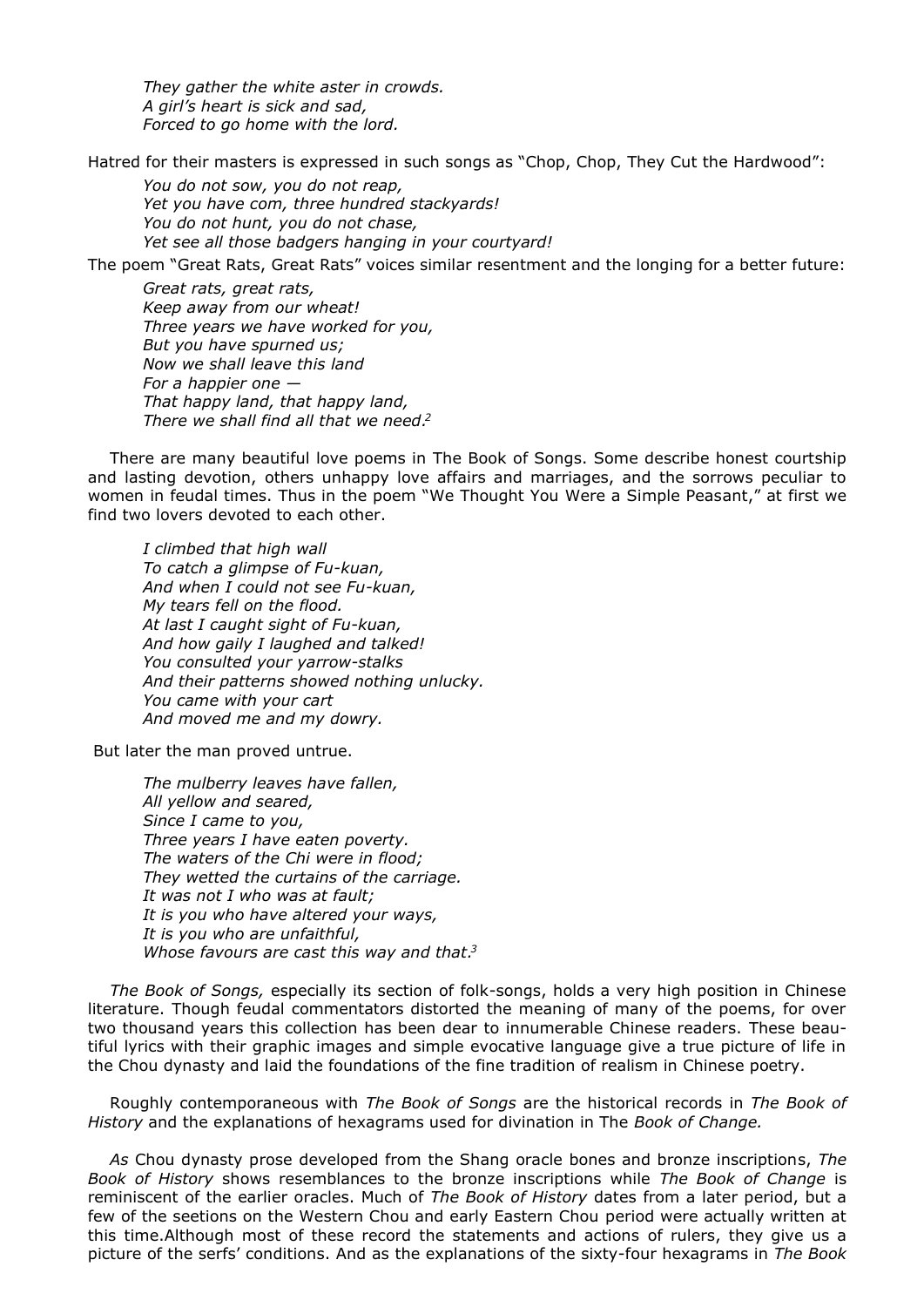*of Change* have a folk origin, they too supply us with much general information about life in those days. Thus there are references to fishing and hunting, husbandry and agriculture, war, sacrifice and marriage, food and drink, housing and clothing. If we disregard the many mystical commentaries and false interpretations of these books written in the past, they remain important prose works of the early Chou dynasty.

## 2. Warring States Period

The works of the Warring States Period are entirely unlike the earlier Chou literature.

After the Spring and Autumn Period, there was a change in the system of landownership and gradually a new landlord class appeared. In the course of the struggle between these new landowners and the old feudal chiefs, the literati emerged as a prominent group and began to dominate all cultural activities. More important stili, after the Chou people advanced eastwards from the Wei River to the Yellow River Valley, even the Yangtse Valley changed. And when the kingdom of Chu with its distinctive traditions came within the economic orbit of the Chou empire, this greatly hastened the spread of culture.

The most outstanding literature of this period is *Chu Tzu,* the poetry of the kingdom of Chu.

These poems were written in the dialect of Chu and set to Chu music. The earliest are the *Nine Odes* — actually eleven in number — used in sacrifices in the kingdom of Chu at the end of the Spring and Autumn Period and the beginning of the Warring States Period. The deities and spirits to whom sacrifices were made were for the most part gods and goddesses related to agriculture: the sun god, the cloud god, or mountain and water goddesses. As the ancients believed that gods were like men and could fall in love with mortals, the *Nine Odes* also speak of love. Through the love of shamans for gods and goddesses, they expressed men's longing for richer gifts from nature: if the gods were pleased they would surely send better harvests, if angry they would destroy the crops. The "Ode to the Fallen" was used in sacrifices to the warriors who had fallen in battle, and shows the people's profound love for their country. It is possible that the great poet Chu Yuan may have rewritten these odes, but they are generally considered as the work, in the main, of anonymous poets.

Soon after the *Nine Odes* were composed lived the brilliant poet Chu Yuan, a noble of the kingdom of Chu. The date of his birth is uncertain, but it was probably between 343 and 339 B.C. At about the age of twenty he began to take part in affairs of state. At home he advocated the promotion of able ministers, and in foreign policy an alliance with the state of Chi against the growing power of Chin. Such a policy was in the best interests of his kingdom, but as it was detrimental to certain nobles of Chu and to the state of Chin, wicked men, in league with the envoys sent by Chin, slandered Chu Yuan and succeeded in having him banished. First he was exiled to north of the Han River, then  $-$  when he was nearing fifty  $-$  to south of the Yangtse. When he saw that his country was approaching ruin yet he could do nothing to save it, he felt great despair and drowned himself in the Milo River near Lake Tungting. Tradition has it that he died on the fifth day of the fifth month, and he is commemorated on the Dragon-Boat Festival which falls on that day, but the year of his death is unknown. It was probably about 280 B.C., for in 278 B.C. the Chin army stormed the capital of Chu, and it is certain that Chu Yuan would not have lived on after this disgrace.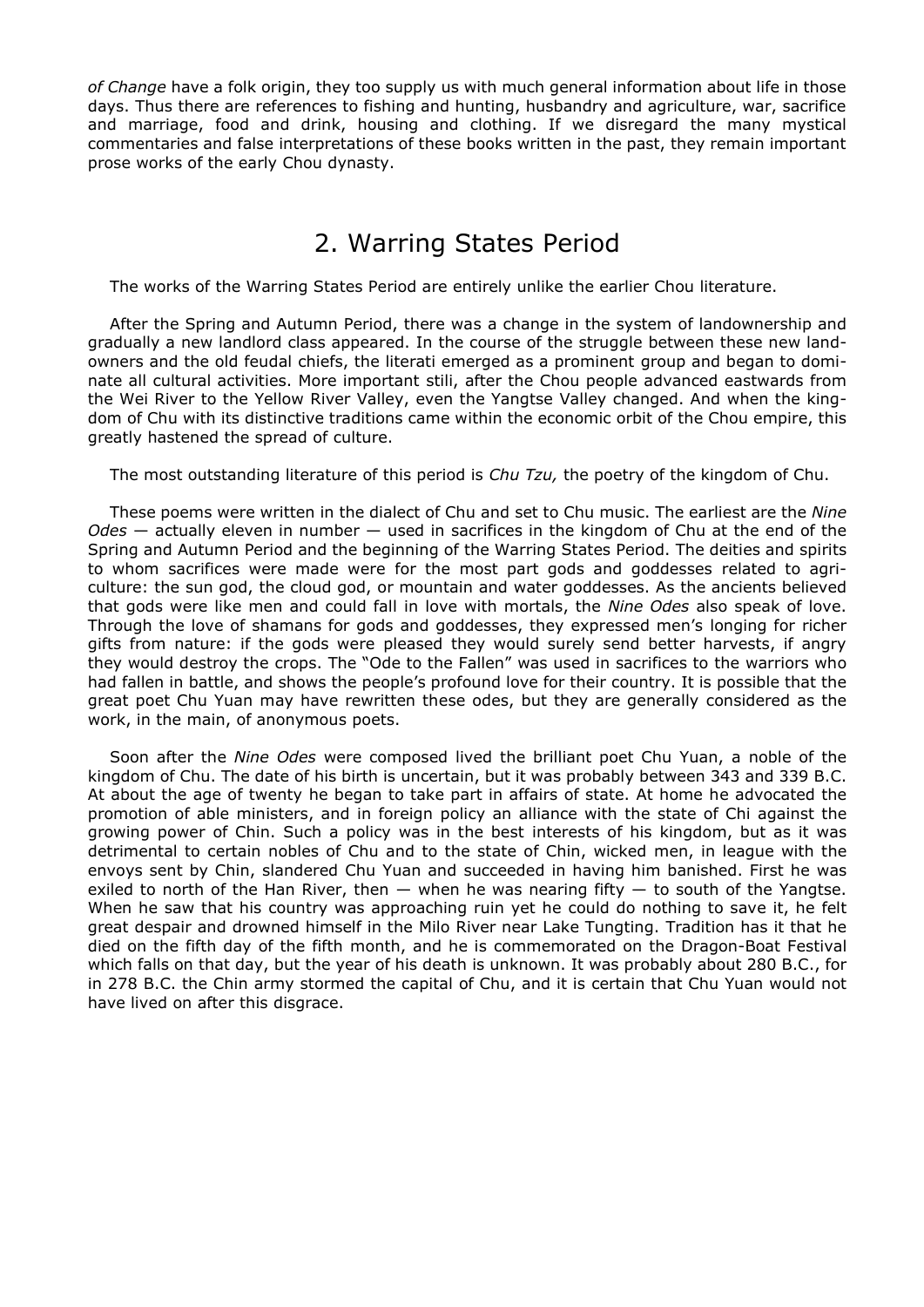His masterpiece is the *Li Sao,<sup>iv</sup>* a poem of more than three hundred and seventy lines, which sets forth his aspirations and emotions. It is beautifully constructed, with considerable variety in the sentence structure and magnificent imagery. The theme of the poem is clear. Chu Yuan expresses his sincere love for his country and concern for his countrymen, ruthlessly exposing the king's folly and the treachery of evil ministers. He uses fragrant herbs to symbolize his own aspiring spirit.

*With lavished innate qualities indued, By art and sicili my talents I renewed; Angelic herbs and sweet selineas too, And orchids late that by the water grew, I wove for ornament, till fleeting time Like water flowing stole away my prime.*

Though he met with many setbacks and occasionally was on the verge of despair, his fervent patriotism made him fight on resolutely:

*In exile rather would I meet my end Than to the baseness of their ways descend*. *Remote the eagle spurns the common range, Nor deigrıs since time began its way to change; A circle fits not with a square design: Their different ways could not be merged with mine. Yet stili my heart I checked and curbed my pride Their blame endured and their reproach beside. To die for righteousness alone I sought, For this was what the ancient sages taught.*

He has left us an incomparably moving picture of a patriot of ancient times.

Chu Yuan also wrote the *Nine Elegies* and the *Riddles,* another long poem in which he poses more than a hundred questions. Some of these are concerned with natural phenomena such as the creation of heaven and earth, or the rising and setting of the sun and moon; some deal with ancient myths and legends; some relate to historical figures. Chu Yuan's approach is sceptical and realistic for a man of his day, and this poem has preserved many ancient myths and leg-ends for us. The *Nine Elegies* are short lyrics about the poet's own experiences and difficulties. His feelings are strong and his language passionate. The same love for his country and anguish over its fate expressed in the *Li Sao* can be found in these poems.

*Now, the phoenix dispossessed, In the shrine crows make their nest. Withered is the jasmine rare, Fair is foul, and foul is fair, Light is darkness, darkness day, Sad at heart I haste away. ("Crossing the River.")*

Though he was hounded to his death, his immortal poems will always live on to inspire fresh generations of patriots.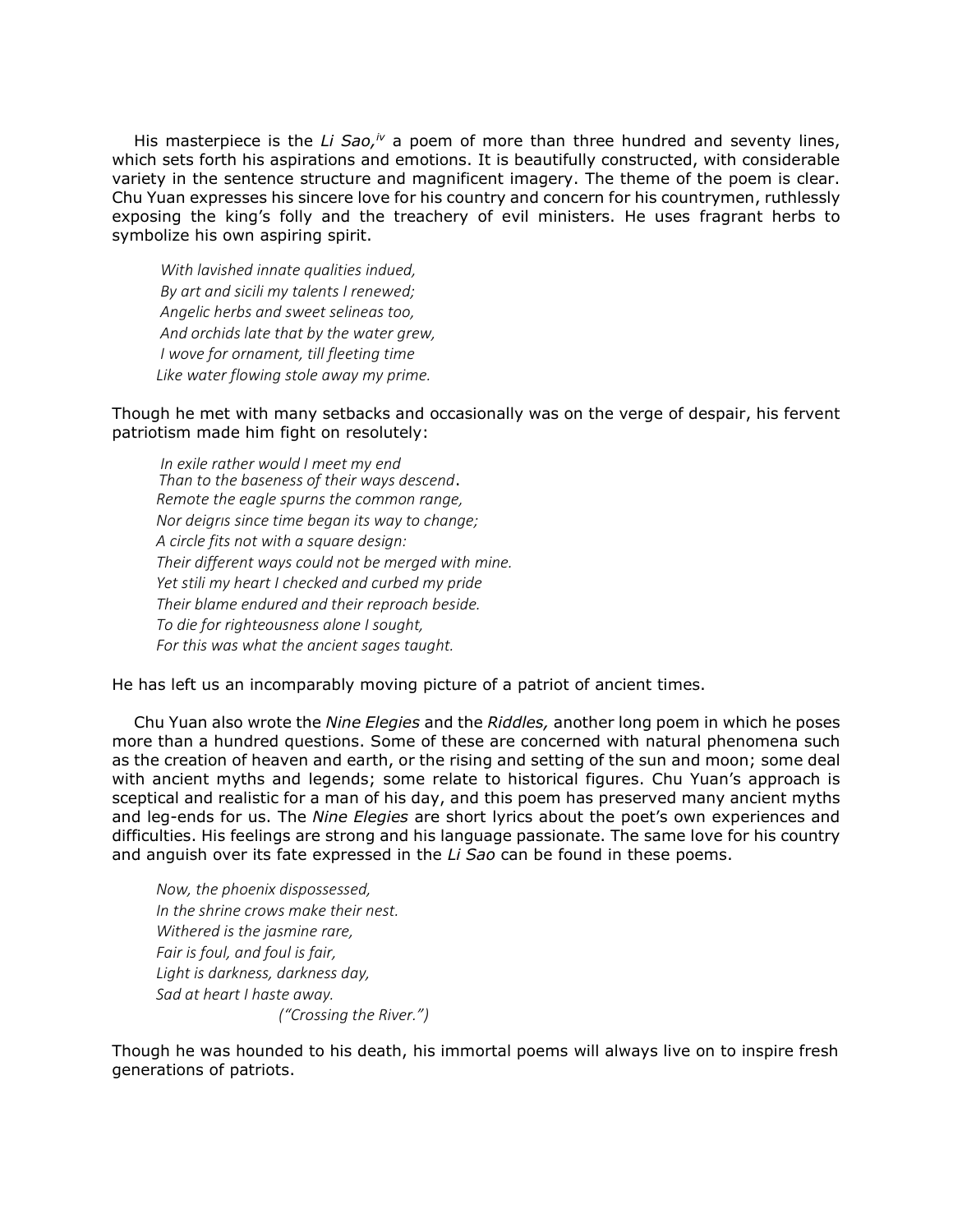Chu Yuan was succeeded by the poets Tang Leh, Ching Chai and Sung Yu; but only Sung Yu's work remains today. Sung Yu is said to have been Chu Yuan's student and to have served in the court of Chu. Judging by his *Nine Arguments,* he started life as a poverty-stricken scholar, who was slandered after he became an official so that he lost his position. The *Nine Arguments* is a long poem written after he fell from favour, and in it he made it clear that he would not compro-mise with evil. A long poem, *Requiem,* attributed to either Sung Yu or Chu Yuan, was written to cali back the spirit of the king after his death. It contrasts the sufferings of the people in neighbouring states with the prosperity of his own.

*Among the damsels sit the guests all dowm; Abandons each his belt and tasseled crown; In wanton wise the damsels make display; The girl disguised as warrior wins the day. Then draughts they play, and chess with ivory wrought, Divided all in pairs the games are fought; The die is cast, they call the gods for aid; They revel long until the day doth fade. Some strike the urn and knock the wood frame o'er, Some play the slanting lyre and sing once more; Still wine they urge, forgetting night or day; Within the bright lamp burns the orchid grey. With skill and aptness, as with fragrance sweet, They chant the songs for such occasion meet; They drink to crown their joy and praise the past. Return, O soul, homeward return at last!*

In addition, Sung Yu is believed by certain scholars to have written some narrative poetry; but here again the authenticity is dubious. The *Nine Arguments* shows that Sung Yu followed the tradition of Chu Yuan, and these two men are the greatest poets of the later Chou period.

During this time China also had many prose writers who have left us two main categories of work: historical records and philosophical writing.

The four chief historical works are *The Spring and Autumn Annals, Tso Chuan, Kuo Yu* and Kuo *Tseh. The Spring and Autumn Annals* is a brief chronological record made by official historians of the state of Lu, dealing with the chief events of the early Eastern Chou period. Confucius used this book to teach his pupils but was probably not its author. Since these records are very brief, their literary value is slight.

The *Tso Chuan* and the *Kuo Yu,* which record the history of the same period, are more detailed. As literature, the Tso *Chuan* surpasses the others. It gives vivid and truthful accounts of the extravagance and cruelty of certain tyrants, convincing sketches of heroes and famous statesmen, and sympathetic descriptions of the life of the common man. The accounts of battle scenes are famous for the brilliant economy of language with which the author presents complex situations. For instance, when the States of Chin and Tsin were about to join battle at Yao, the Chin army decided to make a surprise attack on the state of Cheng. Passing the north gate of Eastern Chou, they behaved so insolently that even children prophesied their defeat; and before they reached Cheng their purpose was discovered: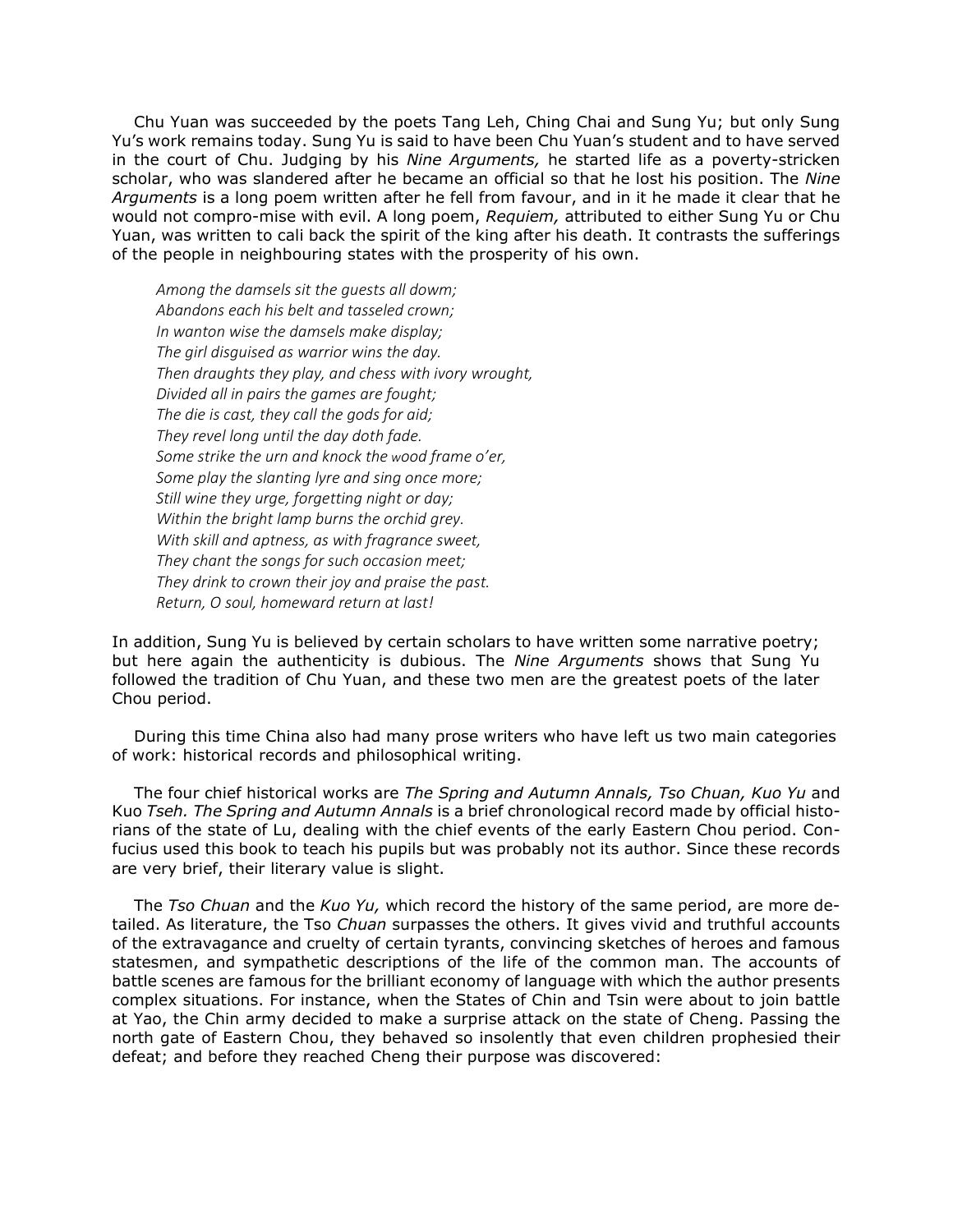At Hua they were met by a merchant of Cheng named Hsuan Kao, who was travelling on business to the city of Chou. He presented them with four hides and twelve oxen. "Our prince has heard that your forces mean to pass our humble city and respectfully offers these to your men," said the merchant. "Our humble state is not rich, but for your entertainment we shall prepare one day's food if you stay, or provide one night's sentry service if you are moving on." And he sent a swift messenger to the city of Cheng.

Since Cheng was now prepared, the Chin army tumed back to be defeated by the forces of Tsin, and three of their generals were captured. This narrative not only gives a detailed account of the campaign, but a picture of the merchant's ready wit and patriotism. The *Kuo Yu* is less graphic. Both these works, traditionally attributed to Tsochiu Ming, are in fact from the hand of unknown writers of the Warring States Period.

The *Kuo Tseh* is a later work. It records events during the Warring States Period, the various alliances, the struggles between the old and new landowners, the **activities** of the literati, the economic prosperity of the states and the sufferings of the labouring people. The *Kuo Tseh* includes a number of fables, like the one related by Su Tai to King Hui of Chao, who was about to attack the state of Yen, not realizing that the king of Chin hoped to take advantage of their quarrel:

A mussel was opening its shell to bask in the sun when a snipe pecked at it. The mussel clamped down on the bird's beak, and held it fast. "If it doesn't rain tomorrow," said the snipe, "there will be a dead mussel lying here." "If you can't prize loose today or tomorrow," retorted the mussel, "there will be a dead snipe here too." As neither of them would give way, a passing fisherman caught them both.

Even today in China allusion is often made to this fight between the mussel and the snipe. "Drawing a Snake with Legs" and "The Fox Who Profited by the Tiger's Might" are among the other colourful and compact fables with a pointed moral taken from the *Kuo Tseh.*

Another important branch of prose was that written by philosophers of the period to propagate their ideas. These thinkers represented different class interests. The group headed by Confucius was called the Ju school. Confucius came from the nobility which was declining, and in the realm of ideas tried to retain many features of the old system, though he had to make certain con-cessions in view of the changing circumstances and the rise of new landowners. Some of his proposals, therefore, hastened the destruction of the old. In the feudal society which lasted for more than two thousand years in China, the Confucian philosophy formed the ideological basis of the ruling class, justifying its control of the people. Confucius had many disciples, and their propagation of knowledge played a positive role in the formation and devel-opment of Chinese culture. His chief successors were Mencius and Hsun Tzu. The sayings of Confucius were recorded by his disciples in the *Analects.* Two other books have preserved the teachings of Mencius and Hsun Tzu. The *Analects* consists of short sayings only, and the style is simple and straightforward, but there are some lively discussions between Confucius and his disciples. Here is a typical passage from the beginning of the second book:

The Master said: He who rules by moral force is like the pole-star, which remains in its place while all the lesser stars do homage to it.

The Master said: If out of the three hundred *Songs* I had to take one phrase to cover all my teaching, I would say, "Let there be no evil in your thoughts."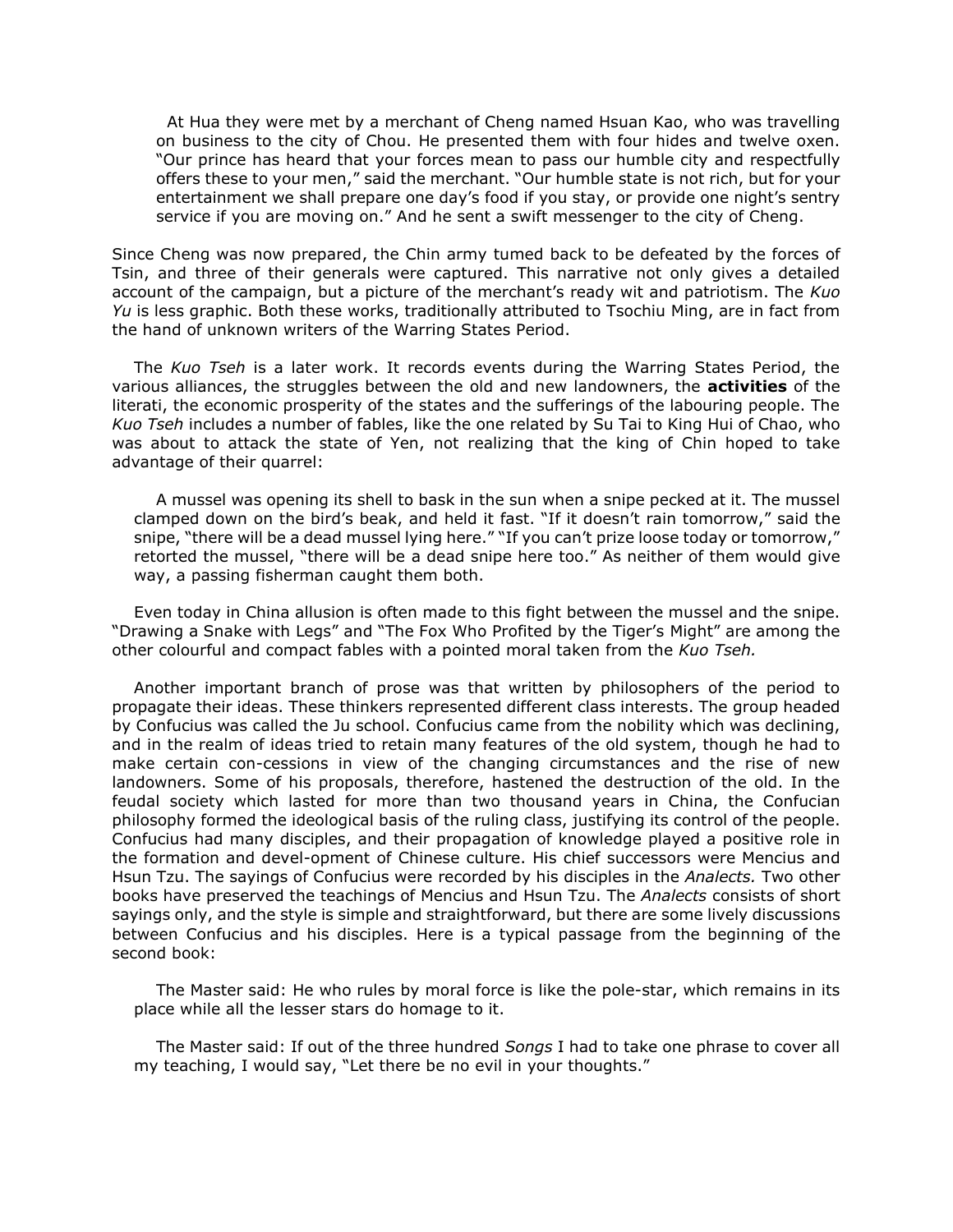The Master said: Govern the people by regulations, keep order among them by chastisements, and they will flee from you, and lose all self-respect. Govern them by moral force, keep order among them by ritual and they will keep their self-respect and come to you of their own accord.

The Master said: At fifteen I set my heart upon learning. At thirty, I had planted my feet firm upon the ground. At forty, I no longer suffered from perplexities. At fifty, I knew what were the biddings of Heaven. At sixty, I heard them with docile ear. At seventy, I could follow the dictates of my own heart; for what I desired no longer overstepped the boundaries of right*. v*

*The Book of Mencius* is written in more varied and eloquent prose, and some of the arguments there are carefully reasoned. The story of the man of Chi and his two wives is well known. This man boasted that every day he feasted with rich men or nobles, but the women did not believe him.

The wife said to the concubine: "Each time our good man goes out he comes back replete with wine and meat, and when we ask where he has feasted he says with rich men and nobles. But not a single gentleman of quality has been here. I mean to find out where he goes." The next morning, accordingly, she followed her husband when he left the house; but not a soul in the city spoke to him. At last he approached some mourners who were sacri-ficing at a grave in the east suburb, to beg for what remained of their offerings. Not satisfied with this, he accosted some other mourners until he had filled his belly. The wife went home and told the concubine: "We looked to our husband to provide for us all our life, but this is the sort of fellow he is!" Then they abused him roundly and wept in the courtyard till the husband, all unaware of this, swaggered home and started boasting to them again.

This is a satire on those who stoop to base deeds in order to secure wealth and comfort, and later writers used this story in plays or ballads to attack different social abuses. Though Mencius supported the feudal system, his contention that "the people come first" had a positive sig-nificance.

Hsun Tzu advocated the use of ceremony and punishment, and attacked fatalism and superstition. His philosophy, further developed by his disciples, provided the theoretical basis of the political centralism of the Chin and Han dynasties. His prose is succinct and logical compared with that of Mencius, as can be seen from this passage:

The nature of man is evil  $-$  his goodness is only acquired by training. The original nature of man today is to seek for gain. If this desire is followed, strife and rapacity result and courtesy dies. Man originally is envious and naturally hates others. If these tendencies are followed, injury and destruction result, loyalty and faithfulness are destroyed. Man originally possessed the desires of the ear and the eye; he likes praise and is lustful. If these are followed, impurity and disorder result, and the rules of proper conduct, justice and refined culture are done away with. Therefore to give rein to man's original nature, to follow man's feelings, inevitably results in strife and rapacity, together with violations of good customs and confusion in the proper way of doing things: there is reversion to a state of violence. Hence the civilizing infiuence of teachers and laws, the guidance of the rites and justice, is absolutely necessary. Thereupon courtesy appears, cultured behaviour is observed, and good government is the consequence. By this line of argument is evident that the nature of man is evil and his goodness is acguired*. vi*

There were many schools of thought in addition to the Confucian, chief of them the Mohist, Taoist and Legalist. Their writings include *Mo Tzu* by Mo Ti and his disciples, the *Tao Teh Ching* by Li Erh, *Chuang Tzu* by Chuang Chou and his disciples, *Han Fei Tzu* by Han Fei and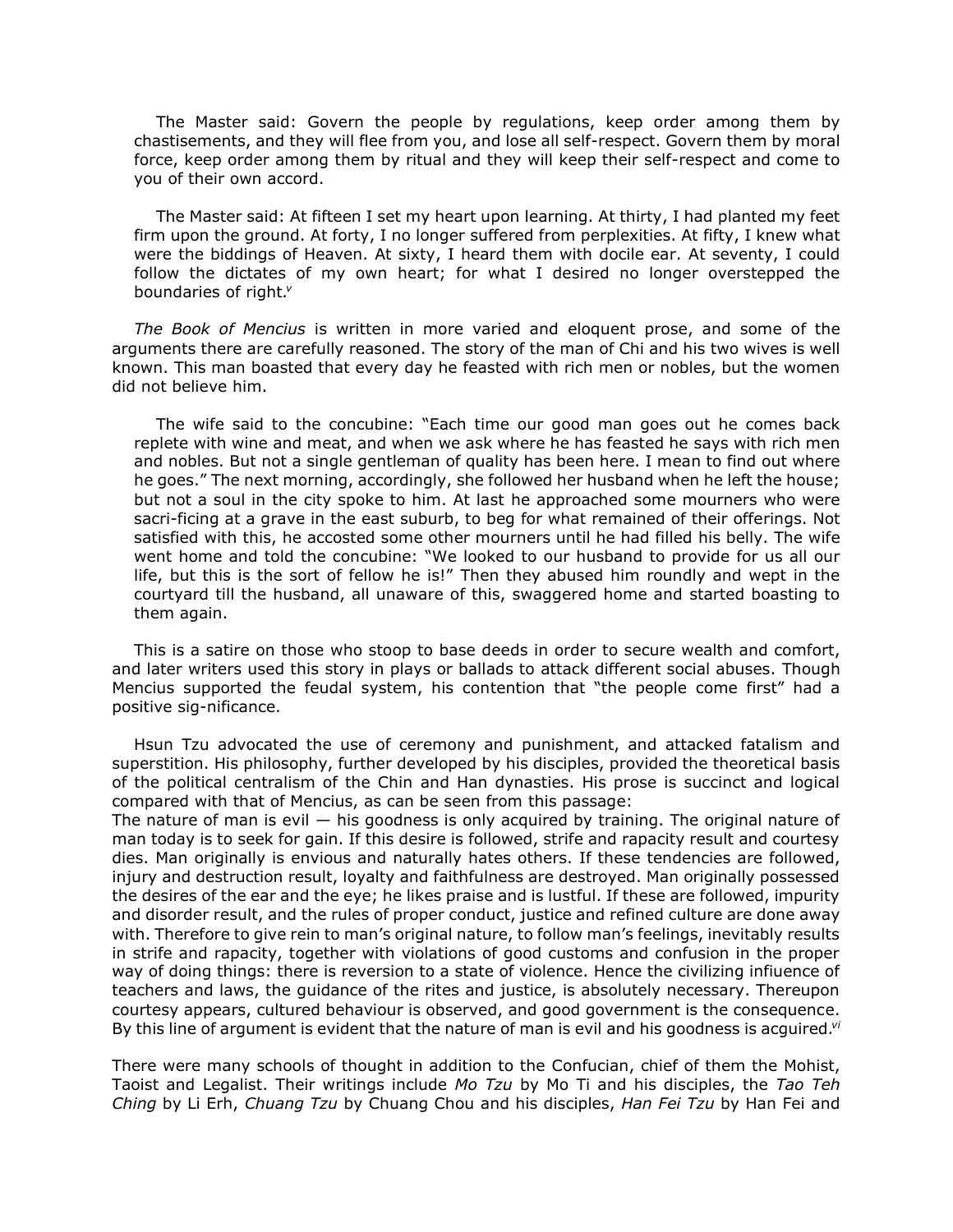others. The Mohists, who opposed the Confucians, were closer to the common people, and the prose of *MoTzu* is simple and unadorned.

Li Erh and Chuang Chou were Taoists, who attacked the feudal system but looked back to a primitive agrarian collectivism. Their teachings contain the roots of Chinese scientific thought and concepts of democracy. Thus Li Erh had some understanding of the contradictions in the ob-jective world. The *Tao Teh Ching* is written in succinct and beautiful language, with graphic images to illustrate profound ideas. Here, for instance, is a vivid description of the dialectics of Nature:

*Arnong the creatures of the world some go in front, some follow; Some blow hot tvhen others would be blowing cold; Some are feeling vigorous just when others are worn out, Some are loading just when others are delivering, Therefore the sage discards the "absolute," the "all-inclusive," the "extreme."vii*

Chuang Chou's prose is swift and lively, sometimes sublime. Instead of direct statements of fact, he often uses anecdotes. Daring imagination and acute observation make all his work superbly alive. The tale of the cook who cut up bullocks is a good example of his style.

Lord Wen Hui's cook was cutting up a bullock. Each blow of his hands, each heave of his shoulders, each tread of his feet, each thrust of his knees, each whish of sliced flesh, each swish of the cleaver was in perfect harmony. . . . "Admirable!" cried Lord Wen Hui. "Yours is skill indeed!" The cook laid down his cleaver and replied: "Your servant loves the Way, which is better than skill. When I first began to cut up bullocks, I saw simply the whole carcase; but after three years' practice, I saw no more whole animals. Now I work with my brain, not my eyes. . . .At a touch of my cleaver the flesh comes away from the bone like earth crumbling

to the ground. Then standing with cleaver in hand I gaze round in triumph before wiping my cleaver and putting it away." "Bravo!" cried Lord Wen Hui. "From the words of this cook I have learned how to preserve life."/

This delightful anecdote illustrates the need to grasp the objective laws of Nature. Because the cook understood the bullock's anatomy, after nineteen years of use his cleaver was as good as new. The descriptions in *Chuang Tzu* are always graphic and convincing.

Han Fei, the chief exponent of the Legalists, was a disciple of Hsun Tzu, who opposed the old nobility and supported the new landowners. His style is precise and he shows penetrating powers of analysis. His writings embody many persuasive fables and parables like "Buying the Casket Without the Pearl," "The Shield and the Spear," and "Waiting for the Hare."

This period also saw the beginning of stories and drama.

The origin of fiction is closely linked with myths and legends which, at first handed down by word of mouth, were gradually recorded as written literature. Some of these have been preserved in *The Book of Songs* and the *Chu Tzu,* and many more in *The Book of Motıntains and*

*Seas.* Although the old literati attributed this work tok the legendary Yu or Yi, it was actually written during the Warring States Period, some sections being added during the Chin and Han dynasties. While intended as a geographical record, it contains less fact than fiction, and its accounts of difîerent mountains and streams embody beautiful legends, some with a deep meaning like the story of the bird called *ching-wei.*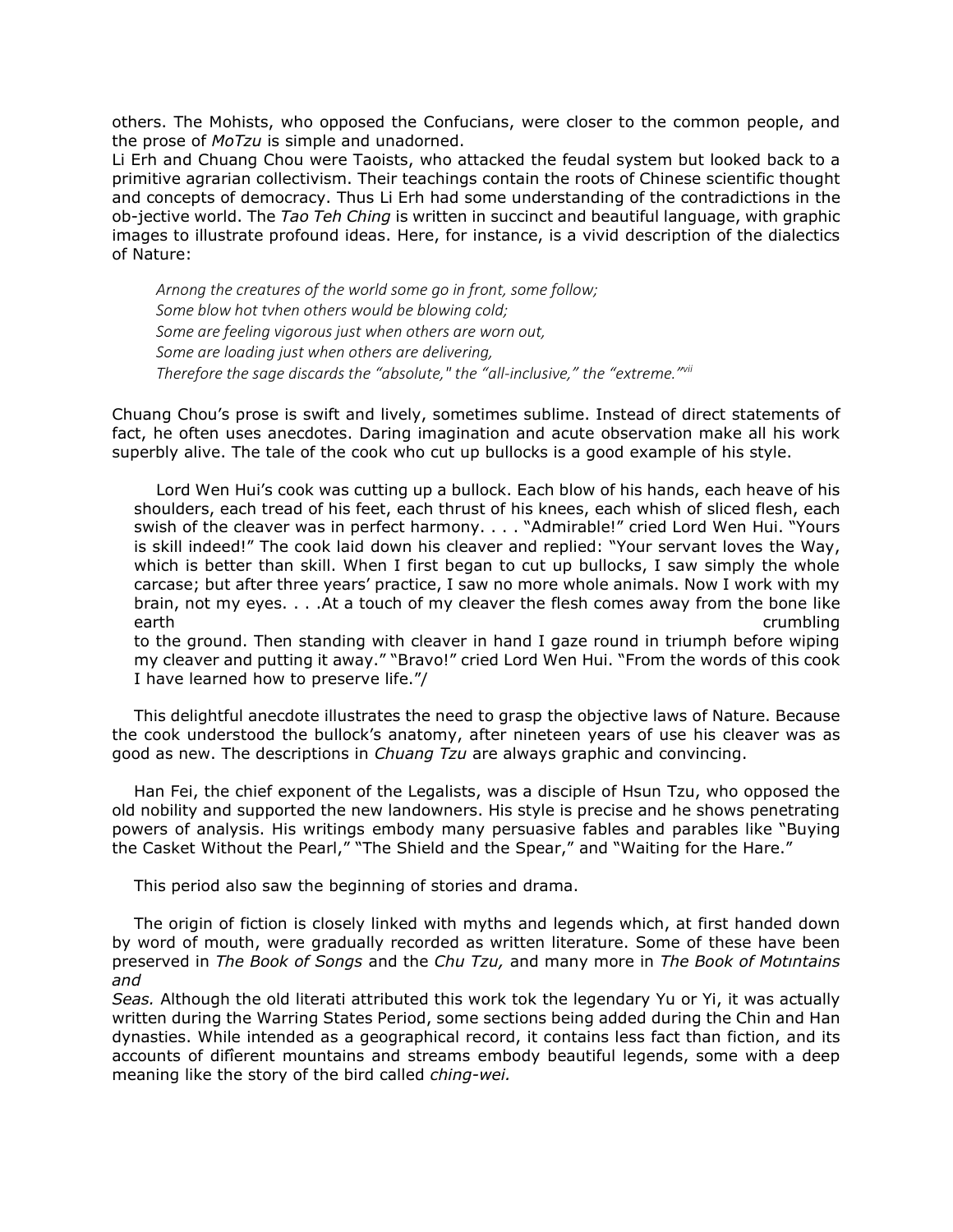Two hundred *li* to the north stands Fachiu Mountain, its sides covered with *cheh* trees. There is a bird there like a crow with white beak and red feet, called *ching-wei* from the sound it makes when it cries. This bird was Nu Wa, the young daughter of Yen Ti, who was drowned while swimming in the Eastern Ocean and transformed into a bird. All day it carries wood and stones from the Western Hill to fiil up the sea. The Chang River rises here, flowing eastwards to the Yellow River.

This myth also reflects our forbears' determination to conquer nature, and their courage in the face of obstades.

Another work of this period is *The Travels of King Mu* by an unknown writer. A mixture of history and fancy, this is based on the legend that King Mu of the Chou dynasty travelled all over the world. The different places he visited are listed, and the king is described as a monarch who would listen to advice and have his subjects' welfare at heart. The real King Mu was probably not such a good ruler, but by writing in this way the author showed his longing to better the lot of the people.

The fables imbedded in so many of these historical and philosophical writings, some of which have been quoted, also gave great impetus to the rise of fiction.

Drama arose from ritual dances miming certain stories. These dances, often closely connect-ed with production and fertility, formed the main part of many sacrificial ceremonies. As these ancient rites frequently took the form of primitive dramas, it is to them that we must look for the origin of Chinese drama. *The Book of Songs* and the *Chu Tzu* shed some light on this question. At first the performers were witches or shamans whose purpose it was to please the gods, and they were succeeded by clowns who performed dramatic dances to entertain men. Clowns appeared very early in China, but did not become generally popular till the Warring States Period. They were proficient dancers, musicians, jesters and acrobats, whose influence on later drama was considerable.

From this brief survey of the literature of the Chou dynasty, it can be seen that poetry was pre-eminent—this age produced immortal poems and poets. Prose developed too, mainly in the form of philosophical or historical writing of a markedly didactic and humanistic character, while fiction and drama were only just beginning. But the fine tradition of classical Chinese literature had already emerged, and conditions were favourable for its development.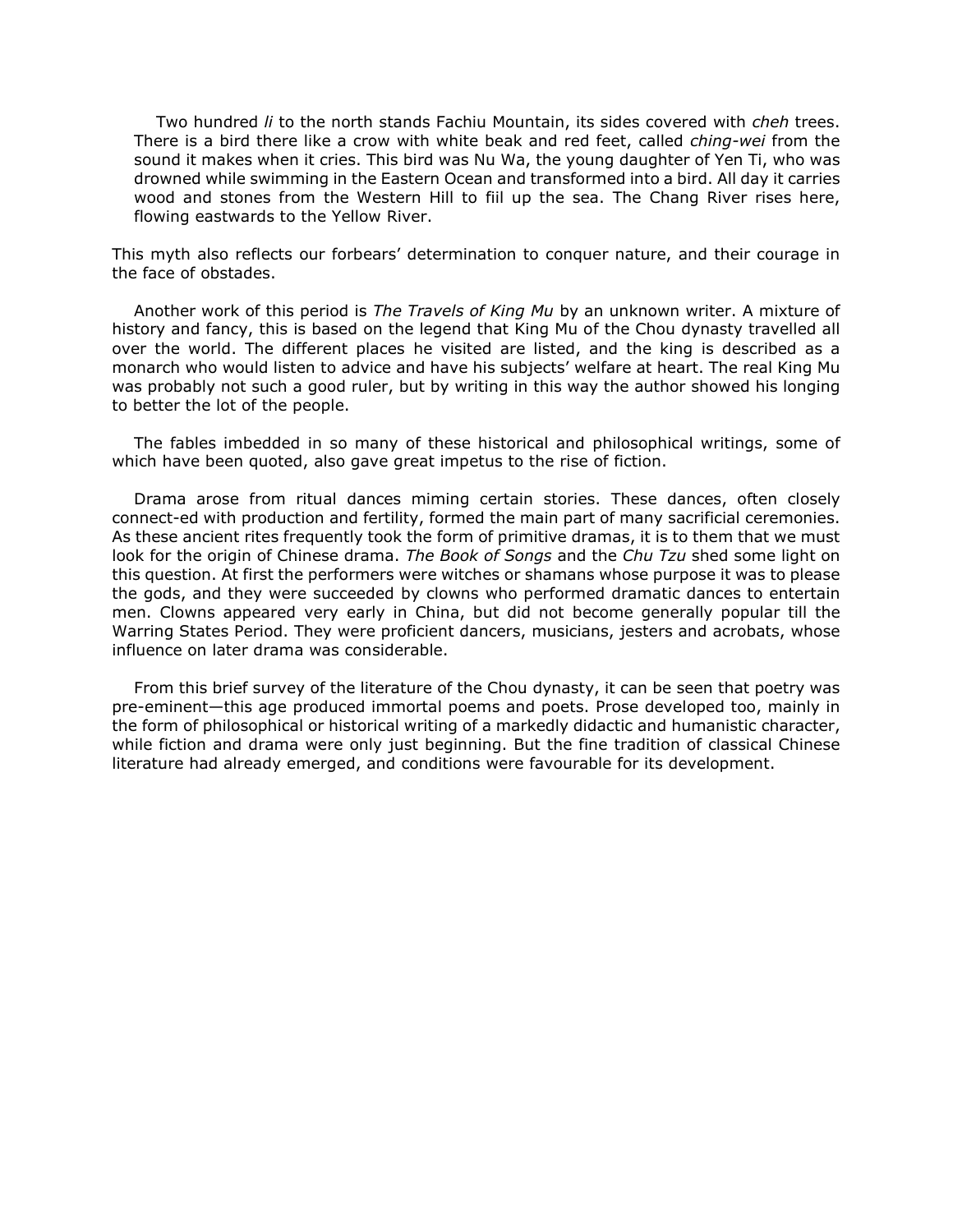## III. LİTERATURE OF THE CHIN, HAN, WEI AND TSIN DYNASTIES AND SOUTHERN AND NORTHERN DYNASTIES

#### 1. Chin and Han Dynasties

After the Spring and Autumn Period the old economy was gradually superseded by the new landlord economy, and in the third century B.C. Chin Shih Huang Ti, First Emperor of Chin, United all China and set up the first autocratic feudal empire in Chinese history. The next eight hundred years, from this time till the end of the sixth century, may be considered as the third stage in the development of classical Chinese literature.

The unification of China marked a great historical advance. During this period the borders of the empire were extended and the population increased. Agriculture improved, and handicrafts and commerce developed. Many scientific discoveries were made, including the invention of paper and the compass. The landowners, who held the political power generation after generation, had a virtual monopoly of culture; and the elite of this class lived in considerable luxury. But the peasants, burdened by heavy taxation and military conscription, led such a hard life that these eight hundred years saw a succession of peasant revolts.

The Chln dynasty lasted a mere flfteen years, and its only well-known writer was Li Sze, but his work is not of the first order. The Han dynasty produced the famous histo-rian Ssuma Chien, a master of classical Chinese prose.

Ssuma Chien was a native of Lungmen in present-day Shensi, who was born in about 140 B.C. and died at the beginning of the flrst century B.C. His father was the court astrologer and historian, and Ssuma Chien succeeded him to this post. To gather historical material, he travelled all over China and visited the descendants or friends of famous men. Later he was punished for defending a general in disgrace, but in order to complete his great work he endured this indignity patiently. That immortal classic, *The Historical Records,* is the result of his painstaking work and brilliant powers of obser-vation and analysis.

*The Historical Records* is the first general Chinese history, and in it Ssuma Chien has given us a graphic and systematic account of many historical occurrences and social changes. His inspired pen brings complex historical events to life, and has presented us with a gallery of unsurpassed portraits of the highest and the lowest in the land. Thus the story of how Lin Hsiang-ju saved the State of Chao is known throughout China today thanks to Ssuma Chien. Lin Hsiang-ju was a minor official during the Warring States Period, whose king possessed a precious jade emblem which the king of Chin coveted. The king of Chin offered fifteen cities for this jade; but though this was clearly a trick, Chin was so powerful that the king of Chao did not know how to refuse. Then Lin Hsiang-ju volunteered to go to Chin to negotiate, promising to bring back either flfteen cities or the jade. This is how Ssuma Chien describes his behaviour in the Chin court:

Seeing that the king did not mean to give Chao the cities, Hsiang-ju stepped forward and said: "There is a flaw in this jade. Let me show it tok Your Majesty." When the king handed him the jade, he took his stand with his back against a pillar. His hair bristled with rage and he cried: ". . . As Your Majesty has no intention of giving these cities to Chao, I have taken back the jade. Try to get it from me by force, and I shall break both my head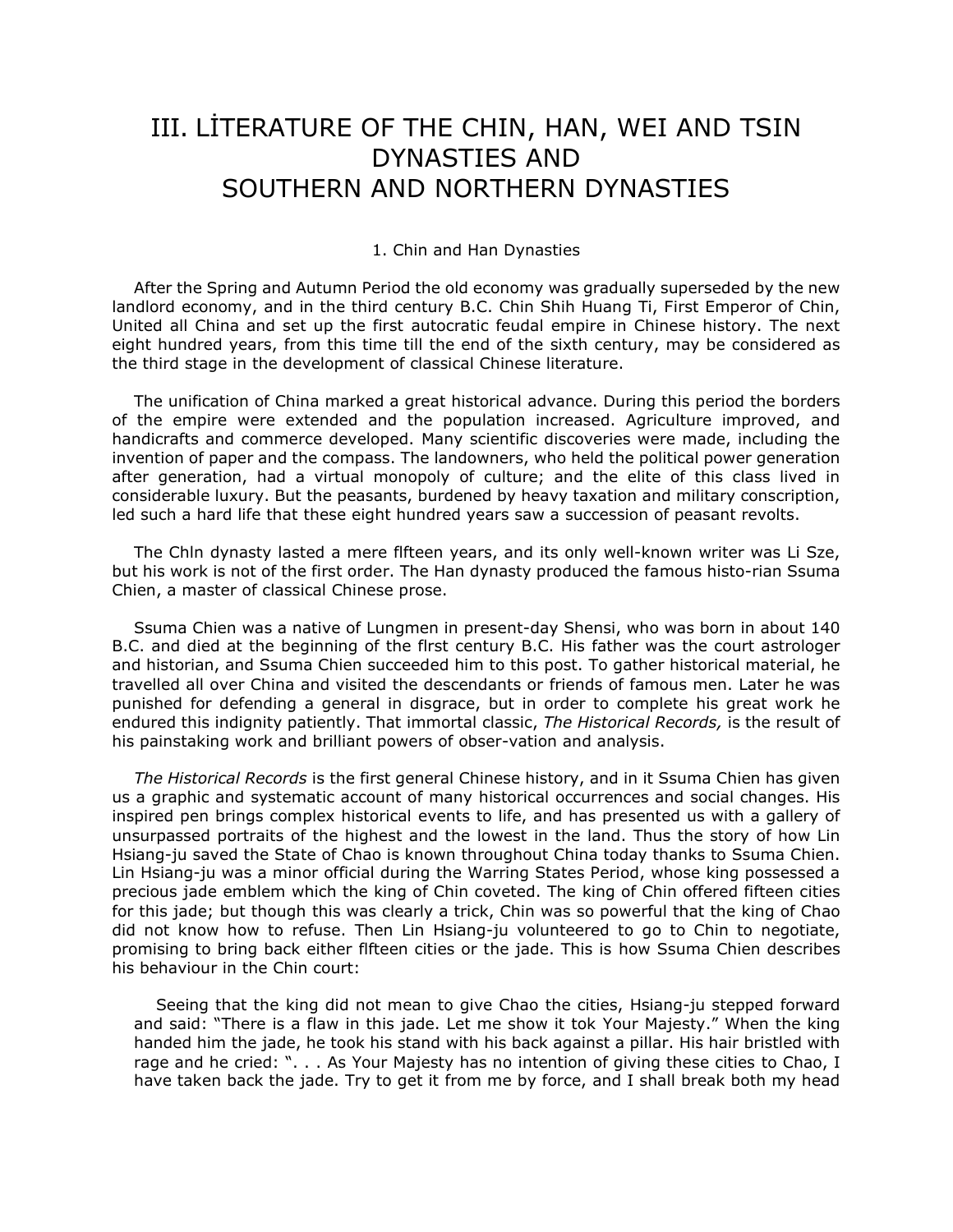and the jade against this pillar!" With a glance at the pillar he held up the jade, and made ready to smash it.

The characterization here is magniflcent. Lin Hsiang-ju's courage, ingenuity and patri-otism are strongly presented with great economy of language. And his outstanding ability as an envoy explains how this lowranking functionary came to be appointed chief minister of Chao. But Lien Po, a famous general of Chao, had no respect for him and tried to humiliate him. When Lin Hsiang-ju knew of this, he did his best to keep out of Lien Po's way. And when his followers protested, he explained:

Though the king of Chin is mighty, I bellowed at him in his court and made free with his ministers. Weak though I am, why should I fear General Lien? But the two of us are the sole reason why powerful Chin dare not invade Chao. If two tigers fight, one must perish. I take this stand because I put our country flrst and private grudges second.

These magnanimous words moved the general, who went to Lin Hsiang-ju to apologize, and after that the two men became firm friends. Ssuma Chien has not only given a vivid and convincing picture of two patriots, but by the masterly realism of his descriptions has brought these old heroes to life. Because he chooses the events of the greatest consequence in his recording of history, all his characters have a broad signi-ficance. Moreover, his strong views and clear sense of right and wrong give great depth of feeling to his writing and make the scenes he portrays unforgettable. This is why we prize *The Historical Records* as a literary masterpiece as well as a great history.

A successor to Ssuma Chien was Pan Ku, who wrote the *Han Dynasty History.* Pan Ku was a native of Anling in present-day Shensi, who lived from A.D. 32 to 92. His father, Pan Piao, and his younger sister, Pan Chao, helped him to collect the materials for this history, but he did most of the actual writing himself. He had a more conservative outlook than Ssuma Chien; but his prose, while not so brilliant, is concise and iluent. He too has left us authentic and affecting character sketches of historical figures. For example, there is Su Wu who would not let Wei Lu prevail on him to surrender to the Huns.

When Su Wu made no answer, Wei Lu said; "If you take my advice and surrender, we shall become sworn brothers. If you turn a deaf ear, you shall never see me again." Then Su Wu swore at him: "I never want to set eyes on you again — a subject who has forgotten his sovereign's kindness and betrayed him by going över to the barbarians. . . ." When Wei Lu saw that he could not be persuaded, he reported this to the khan, who became more eager than ever to master Su. Thereupon they impris-oned him in a great dungeon, without food or drink. It snowed, and by swallowing snow and chewing felt as he lay there, Su Wu did not die for some days, to all the Huns' amazement.

A gifted contemporary of Pan Ku was the outstanding thinker Wang Chung, a native of Shangyu in present-day Chekiang. He was born in A.D. 27 and died at the end of the first century. As his family was relatively poor, it was not easy for him to study, but he served as a minor official and taught in a school. His sceptical, rationalist philosophy is largely embodied in Discourses Weighed in the Balance which he wrote to combat current superstitions and the schools of thought which served the interests of the landowning class. He had the courage to attack Confucius and Mencius, the sages of feudal society, and to oppose corrupt and evil officials. There are elements of materialism in his think-ing, and his approach toliterature is an enlightened one, as we see from this passage in his writing:

Jade within a rock or a pearl hidden in the belly of a fish cannot be seen; but when the jade glitters from the heart of the rock or the pearl gleams through the belly of the fish,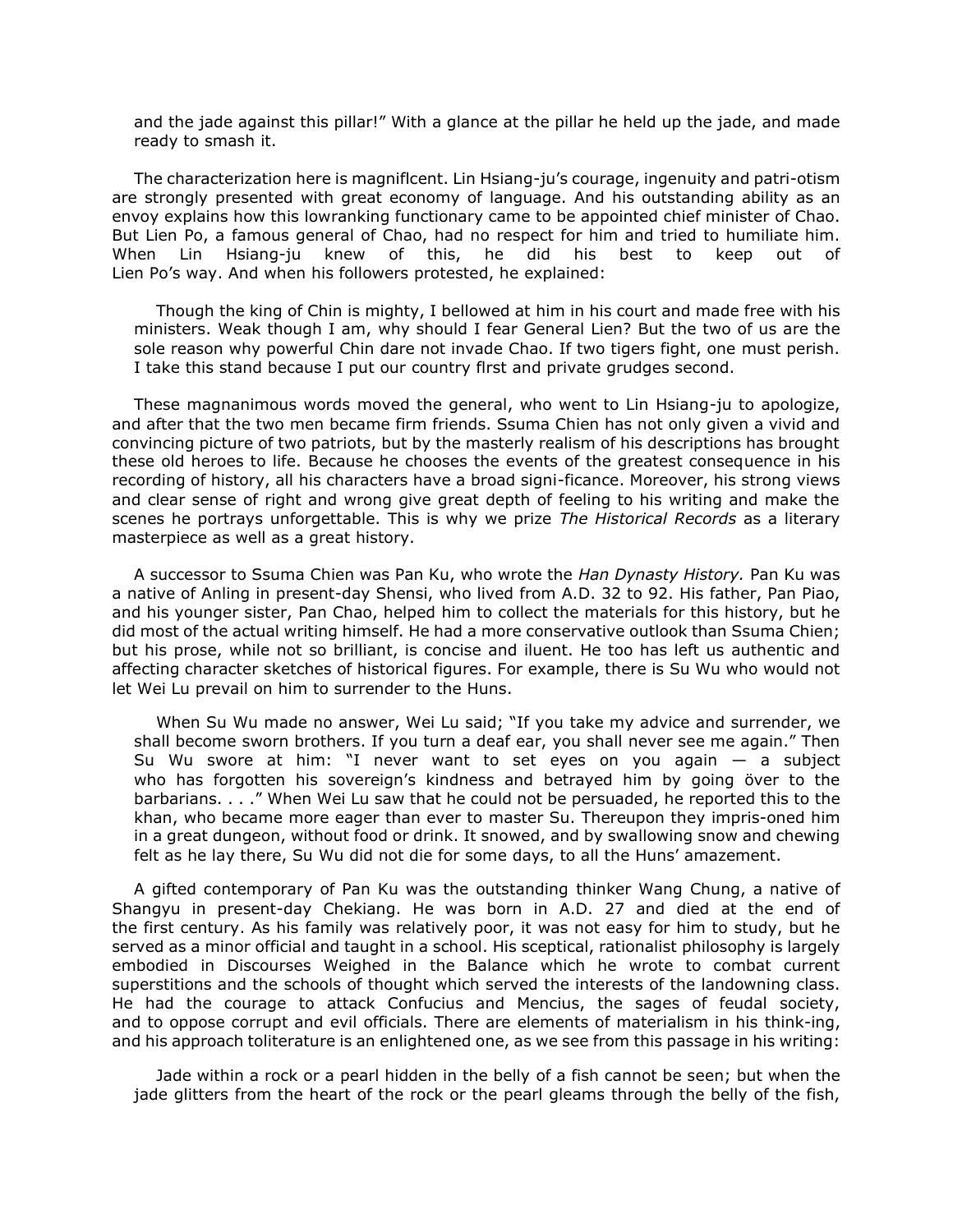their radiance cannot be hidden. So my thoughts, when not recorded but kept in my heart, are like hidden jade and pearls. Appearing, they are like jade and pearls revealing their brightness. . . . Literature should be hard to write but easy to grasp: there is no merit in facile writing which is obscure. Arguments should settle problems and be persuasive: they serve no purpose if involved and unintelligible.

Wang Chung put this theory into practice. Because his language is clear and fluent and his syntax concise, his arguments are persuasive. At a time when a euphuistic style of writing was coming into favour, his prose had a distinctive simplicity.

Many writers in the Han dynasty wrote fu, a descriptive poetic prose interspersed with verse. This literary form arose among the people and was then taken up by scholars, who cultivated a euphuistic style. There was much competent writing of this sort, but little of it is genuine literature. The folk-songs known as yueh fu, most of which have five words to a line, are much more outstanding than the fu of this period.

*Yueh fu* originally meant the Office in charge of music during the Han dynasty. Since the folk-songs collected by this office had a great infiuence on writers, by degrees all such songs came to be known as *yueh fu,* and these folk-songs of the Han and the Southern and Northern Dynasties are an important part of China's cultural heritage.

Many of the Han folk-songs describe the life of humble folk and their problems. "East Gate" tells the story of a poor couple who can not make a living and decide to become brigands. "The Sick Wife'' describes how a man whose wife has died of illness tries to care for his motherless children. "Song of the Orphan" recounts the sufferings of a boy at the hands of his elder brother and sister-in-law:

*Sent to draw water at dawn, I don't get home till dusk; Hands chapped and bleeding, Feet bare, I walk the frosty earth, Plucking out thorns by the thousand — But still the pain throbs on.* In bitterness My tears fall *Pearl after pearl. In winter I have no* c*oat,* In summer no shirt. . . .

Other songs tell of the horrors of war. Thus "Fighting South of the Castle" begins:

*They fought south of the Castle; They died north of the W all. They died in the moors and were not* buried. *Their flesh was the food of crows*. viii

"I Fought for My Lord at Fifteen" is the song of a man who has served as a soldier for sixtyfive years, who finds all his relatives dead when he goes home. These poignant, haunting lyrics are among the finest work of the Han dynasty. They appeal to men's finest sympathies, and their natural yet beautiful form was an inspiration to countless later writers.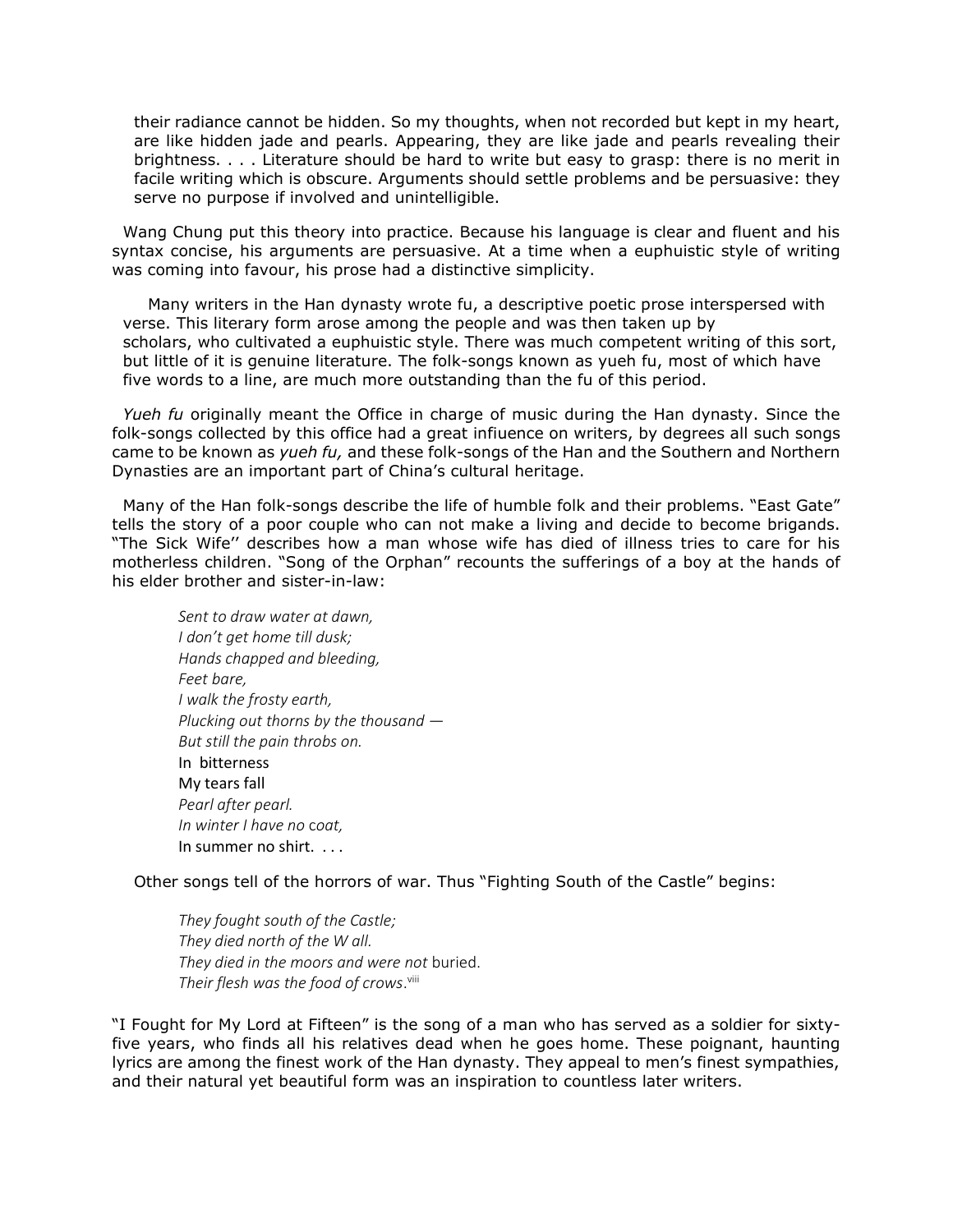This period saw further developments in fiction and drama.

Some of the fiction attributed to Han dynasty authors is actually of a later date. There are, however, some genuine Han works of fiction which have not traditionally been classified as such. Thus Anecdotes on the Book of *Songs* by Han Ying, and *The Garden of Anecdotes* and *New Discourses* by Liu Hsiang contain many short tales which point a moral and are good stories into the bargain. Similarly *The Lost History of Yueh* by Yuan Kang and Wu Ping and *Annals of Wu and Yueh* by Chao Yeh may be considered as historical romances. They show a further development from *The Travels of King Mu.*

The advance of the drama was not so marked. During the Han dynasty there were acrobatic and puppet shows performed by jesters. The acrobatic shows had a popular origin and were combined with stories, songs and dances. The puppet shows are believed to have started as rites to exorcize demons, but they took shape as plays and became a form of popular entertainment, continuing to be a favourite amusement after the Han dynasty.

### 2. Wei, Tsin and Southern and Northern Dynasties

During the Wei and Tsin dynasties, there were further changes in the form and con-tent of Chinese literature. A class of professional writers came into being, more anthologies of poetry and essays were edited, and an increasing volume of literary criticisim appeared.

At the same time a decadent tendency was evident. Many writers paid more attention to the choice of words and images and the use of classical allusions and parallelisms than to the content of their work.

Since most of the *yueh fu* of the Han dynasty had five words to the line, this form now came into general use; and the realism of these folk-songs influenced and inspired later poets. The most famous poets of this period are Tsao Chih of the Three Kingdoms, Tao Yuan-ming of the Tsin dynasty, and Pao Chao of the Southern and Northern Dynasties.

Tsao Chih (192-232) was the precocious son of the famous general and statesman Tsao Tsao. His brother, Tsao Pei, was jealous of him, and while Tsao Pei was emperor he treated Tsao Chih badly. Finding it impossible to realize his political ambitions, the poet expressed his frustration in literature, notably in verse.

Tsao Chih was a contemporary of the "Seven Poets of the Chien An Period" headed by Wang Tsan. These men, growing up in the unsettled times at the end of the Han dynasty, captured the spirit of the *yueh fu* and succeeded in writing poems which give a true picture of their day. Of these poets Tsao Chih was the best, yet even his early poems—written while he was still living the life of a young nobleman — lack profundity. In his later years, after he had suffered much, he wrote with deeper feeling. In "To Piao, Prince of Paima," he exposes the factions and strife that split the ruling class:

*Owls hoot before your carriage; Wolves and jackals prowl the road; Flies change spotlessness into filth, And even the hearts of dear ones Are poisoned by slander.*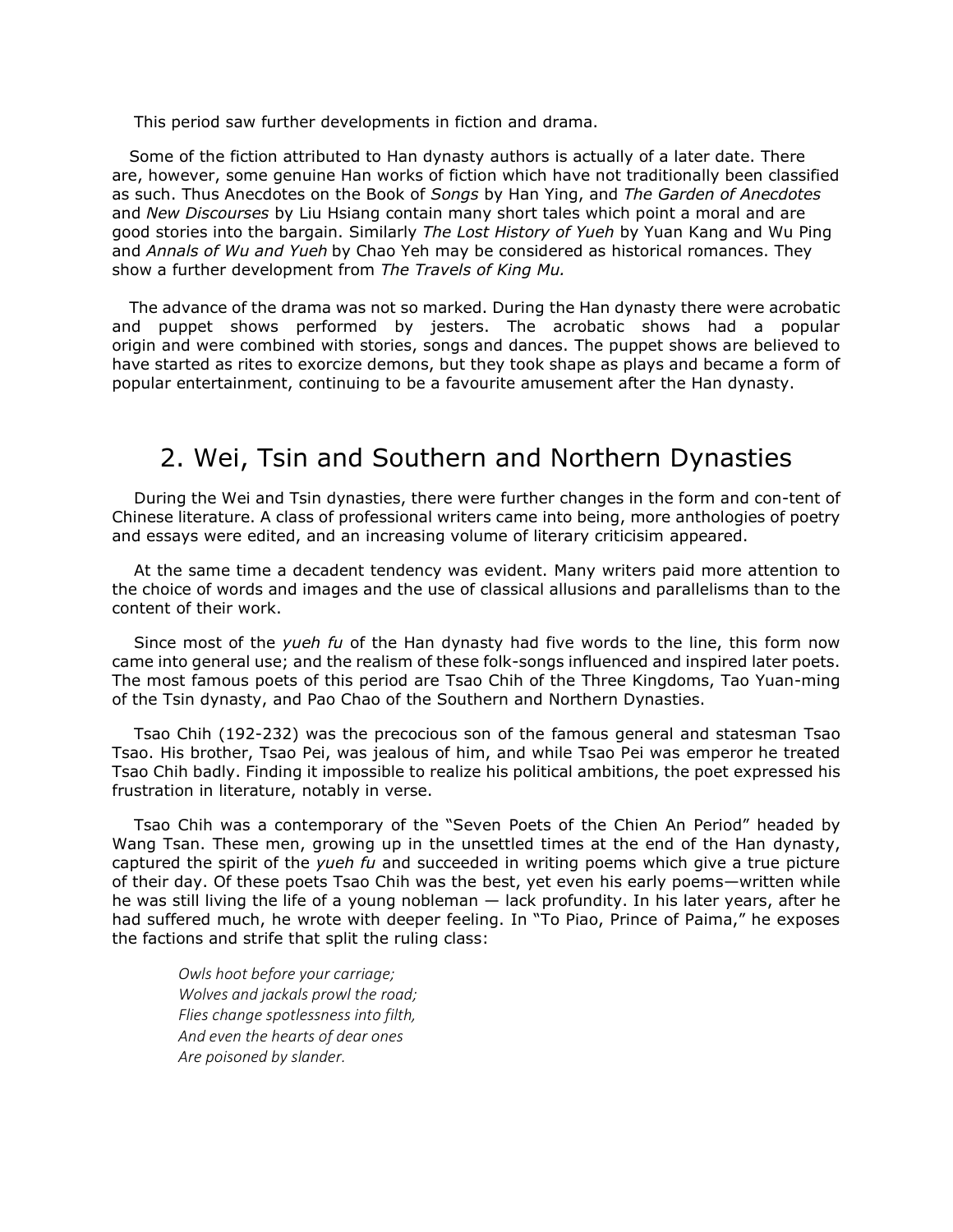His own afflictions made him aware of the deeper sufferings of the common people. Thus elsewhere we find him writing:

*Pity the coastal dwellers In their wild, reedy country; Their children and their wives seem scarcely human, Lurking in mountain retreats.*

*In* other poems he expressed his political aspirations and his love for his motherland.

Tao Yuan-ming, or Tao Chien, was a native of Tsai-shang in present-day Kiangsi. He was born between 365 and 372, and died in 427. He came of an impoverished landow-ning family, was a man of integrity and served in a minor official capacity until 405, when he retired to live on his farm. This brought him close to the peasants, for he tilled the soil himself and often suffered cold and hunger. These experiences made him view life differently from other writers of his class. His profound understanding coupled with his brilliant literary gifts made him the greatest poet of the Tsin dynasty and one of the greatest writers in all Chinese history.

Most of the poets popular during the Tsin dynasty, such as Lu Chi and Pan Yueh, emphasized form at the expense of content. Indeed, this was the way to win fame at that time. Hsieh Ling-yun and Yen Yen-chih, who lived a little later than Tao Yuan-ming, wrote brilliant poems — Hsieh Ling-yun's nature poems are much celebrated — yet sometimes their verses are marred by excessive omateness. In this age when florid, artificial language was the fashion, Tao Yuan-ming was the only poet to use simple, everyday speech to write of daily life. An example of this is "Harvesting Early Rice in the West Field in the Ninth Month of the Year Keng-hsu":

*After spring my round of labour begins anew And I can look ahead to my yearly harvest. Out with the dawn, exerting all my strength, Home at sunset bearing my plough on my shoulder* . . . *How can it not be har d, this farmer's life? And the hardship is such that no one can avoid, So tired is my whole body when I come home, That I cannot even think of other troubles*. . . . ix

### Again in his "Miscellaneous Poems" he writes:

*. . . I never wished to receive an official's pay, The fields and mulberry trees are my profession. I work myself, taking no rest: Sometimes in hunger and cold I have eaten chaff.*

By such descriptions Tao Yuan-ming gives us a truthful picture of the hard conditions of the peasants at the time, who often went cold and hungry to satisfy the greed of the landowners. He also wrote about poverty-stricken scholars, sketching the life of other poor men like him-self. Living in the country, he had friends among the labouring people. Thus he wrote in "Moving Home":

*When work in the fields is done, each one goes home; And then at leisure I think again of friends.*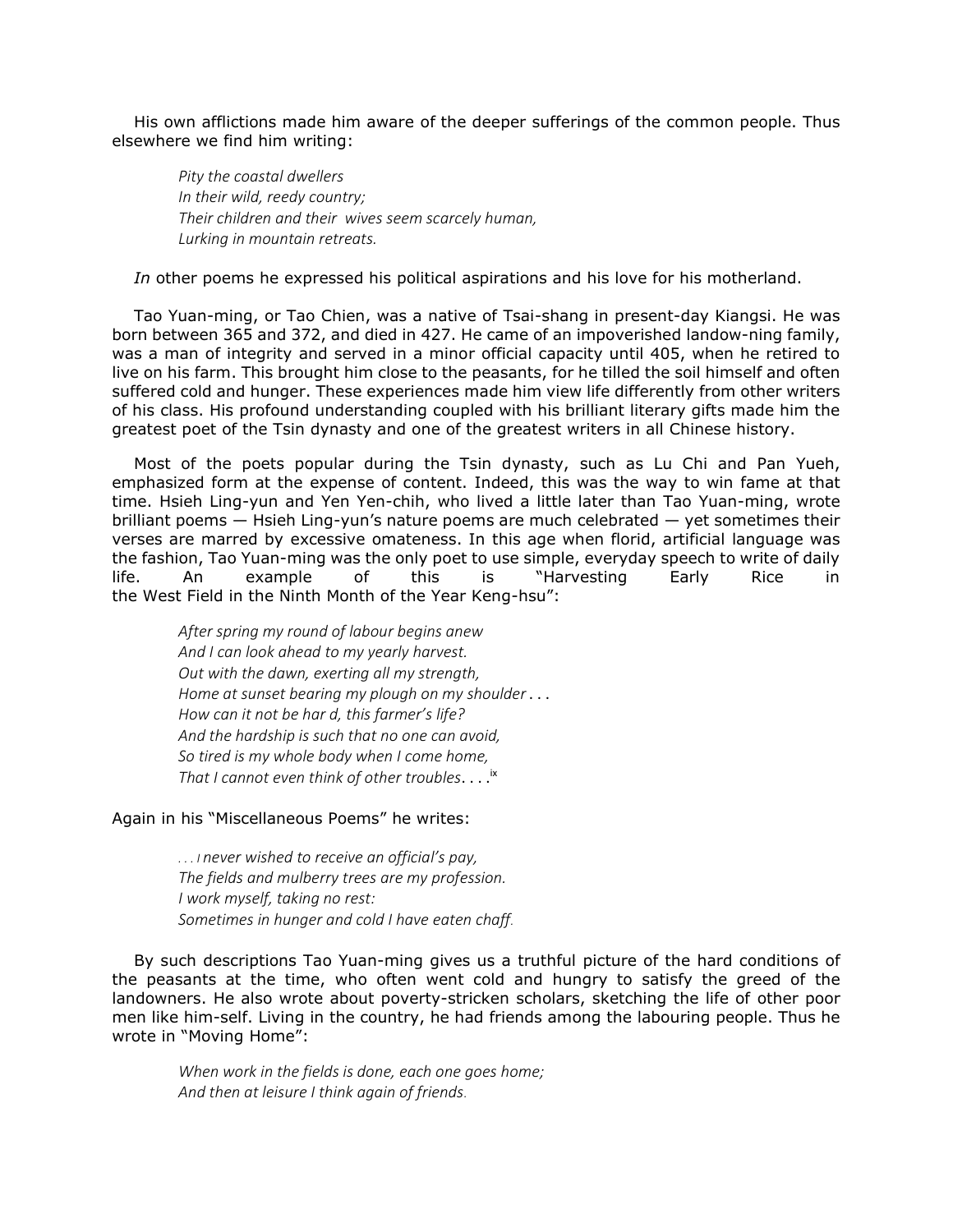*I think of friends — and fling my cloak on my shoulder; For never we tire of talk and laughter together.*

Clearly he was not one of the feudal scholars who viewed things from the standpoint of the landlords and distorted the truth about the peasants.

His poems express different moods and deal with a great variety of topics. Even-tempered and open-minded, he often gave himself up to drinking as if he had no worldly cares or serious interests in life. He has been called a hermit poet because his poems to the snow or the chrysanthemum express his own emotions or his joy at feeling at one with the universe. In fact, however, he folIowed political events closely and was deeply concerned over the fate of the country. The verses he wrote on the ancient gallant, Ching Ko, or the mythical bird that tried to fiil up the ocean show that he was by no means the escapist that he has been made out. Indeed, as Lu Hsun points out, Tao Yuan-ming was a great poet.

Pao Chao was a native of Tunghai in present-day Kiangsu. He was born in about 410 and killed by rebel troops in 466. He came from an impoverished family, and though while little more than a boy he gave evidence of considerable literary talent, he was not highly regarded by the more influential literati. Even after he won fame, the envy of his contemporaries made it difficult for him to develop his gifts; thus his poems often voice indignation:

*At table I cannot eat: I strike the pillar ıoith my sword and sigh* — *How long is man's span of life? How can I curb my step and fold my wings? Far better to give up an officall career, Go home and live at ease.* . . . *The sages of old were destitute and obscure, Much more so candid and honest men today!*

### Sometimes he made direct attacks upon the iniquities of the government:

*I bind faggots in the shady bamboo glade, Reap millet in the chilly valley; The north wind cuts right through me, And bird-cries startle me. Before the Nem Year taxes must be paid, And at other times different levies: The land tax must be sent to Hanku Pass, With fodder for the beasts in the royal parks. . . . Officers scourge us with rods, And bailiffs shout insults at us.*

Unlike most poets of his time, who cultivated a precious style and admired a decadent way of life, Pao Chao learned from folk-songs and was a spokesman of the people, although certain of his poems contain parallelisms and are tainted by euphuism.

After this, strict patterns were gradually introduced for classical poetry, rules were made to govern the use of the four tones, and parallelisms were encouraged. Hsieh Tiao and Yu Hsin did much to popularize this style, but their own work is not of the first order.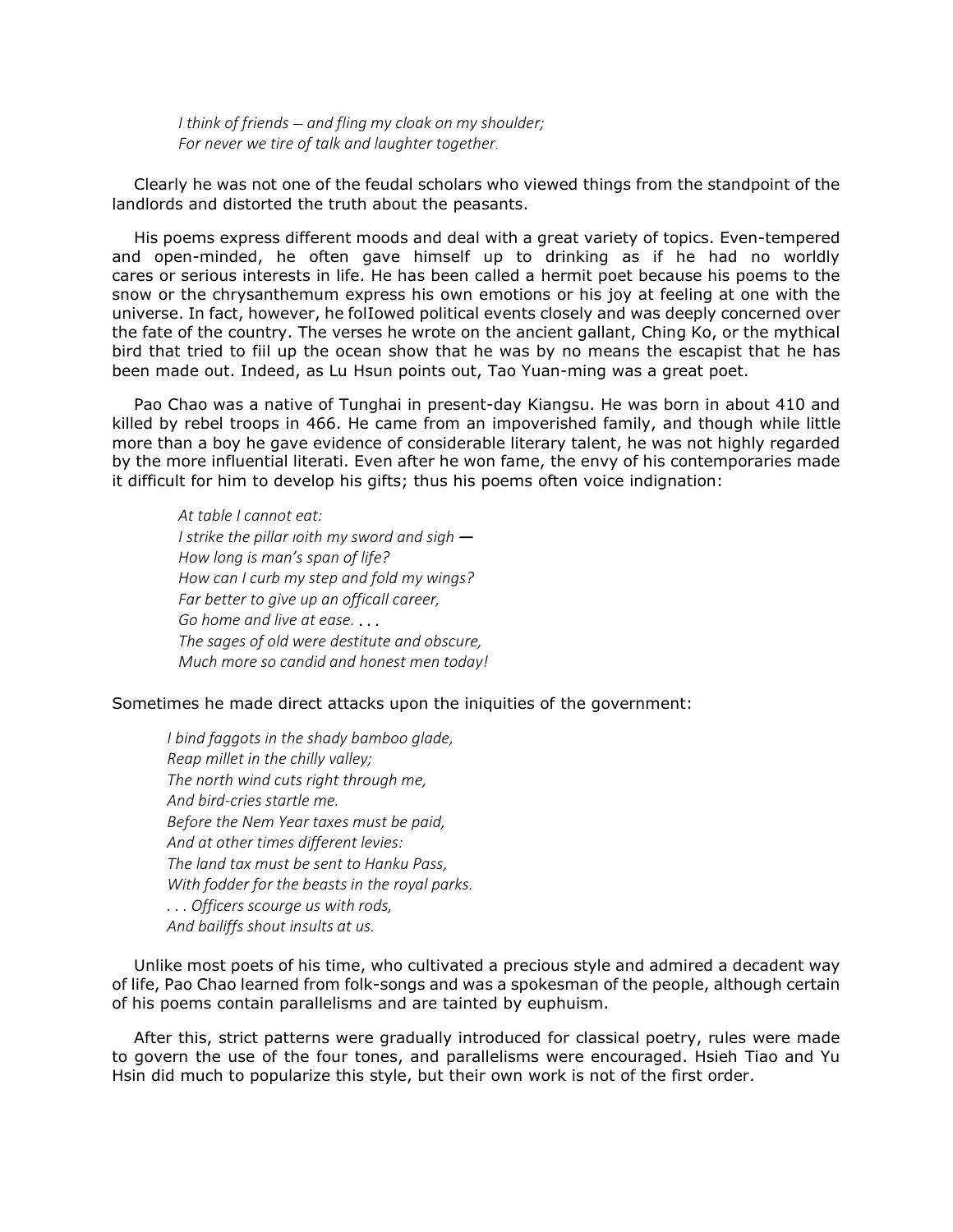During the Wei and Tsin dynasties more fiction was written, of a higher standard than heretofore. It fell into two main categories: stories about the supernatural, and anec-dotes about famous men. *Records of Spirits* by Kan Pao is an example of the former, and *Nem Anecdotes* by Liu Yi-ching of the latter.

Kan Pao was a native of Hsintsai in present-day Honan, who lived approximately from 285 to 360. Some of his tales are based on historical records, others have a folk origin. A number of them reflect man's struggle against Nature or resistance tok oppres-sion. His story of the sword-maker's son is well known.

. . . "You are young," the stranger said. "Why do you weep so bitterly?" "I am the son of Kanchiang and Moya," replied the lad. "The king of Chu killed my father. I want revenge." "I hear the king has offered a thousand gold pieces for your head," said the stranger. "Give me your head and your sword, and I will avenge you." "Very well," agreed the boy. Then he killed himself and, standing erect, presented his head and his sword with both hands to the stranger. "I shall not let you down," said the stranger. Then the lad fell dead to the ground.

This tale goes on to describe how the wicked king was killed and the sword-maker avenged.

Liu Yi-ching (403-444) was a native of Pengcheng in present-day Kiangsu. His *New Anecdotes* deal with the conversation and behaviour of historical figures. By means of graphic and truthful descriptions he conjures up these men for us with all their personal idiosyncrasies, and sheds light on the customs of the time and the luxurious mode of life of the rulers.

Some of the best books dealing with the supernatural are *The Garden of Marvels* by Liu Ching-shu and *Supplement to the Tales of Chi* by Wu Chun. *Tales* by Yin Yun and *Merry Stories* by Hou Po are in a similar vein to the *New Anecdotes.*

Most of the prose writers of this period, like the poets, tended to sacrifice content to formal beauty. This was not the case, however, with the two famous writers Fan Chen of the Southern Dynasties and Li Tao-yuan of the Northern Dynasties. Fan Chen was a native of Wuyin in present-day Honan, who was born in about 450 and died early in the sixth century. He inherited and carried forward the materialist tradition of Wang Chung, and his celebrated essay On the Destructibility of the Soul caused a sensation. He argued that human life is inseparable from man's physical existence, and that therefore after death all mental activities must cease. "The soul is to the body what sharpness is to a knife," he said. "I have never heard that after the knife is destroyed the sharpness can persist." He lashed out also at the superstition and selfishness rife among ruling circles, and his eloquence, which spread confusion among officials, made common folk rejoice. Li Tao-yuan was a native of Chuolu in present-day Hopei. The date of his birth is uncertain, but he died in 527. In his masterpiece, *The Commentary to the Canon of Rivers,* he conjures up an enthralling picture of famous mountains and streams and China's magnificent scenery. As he was a northemer, his descriptions of the Yellow River Valley are more detailed than those of the south — a sign that he based his writing on personal observation and verified reports.

During the Southern and Northern Dynasties the best of a number of good works of literary criticism was Liu Hsieh's *Carving a Dragon at the Core of Literature.* Liu Hsieh was a native of Chu in present-day Shantung, who lived from about 465 to 520. Though his ancestors had served as officials he was not rich, and his masterpiece was not highly regarded by his contemporaries. In this out-standing work he makes a comprehensive and systematic study of the literary forms, styles, authors and works of various dynasties. He points out that different ages produce different types of writing, while the divergence of individual personality results in different styles. Again and again he condemns the undue emphasis currently laid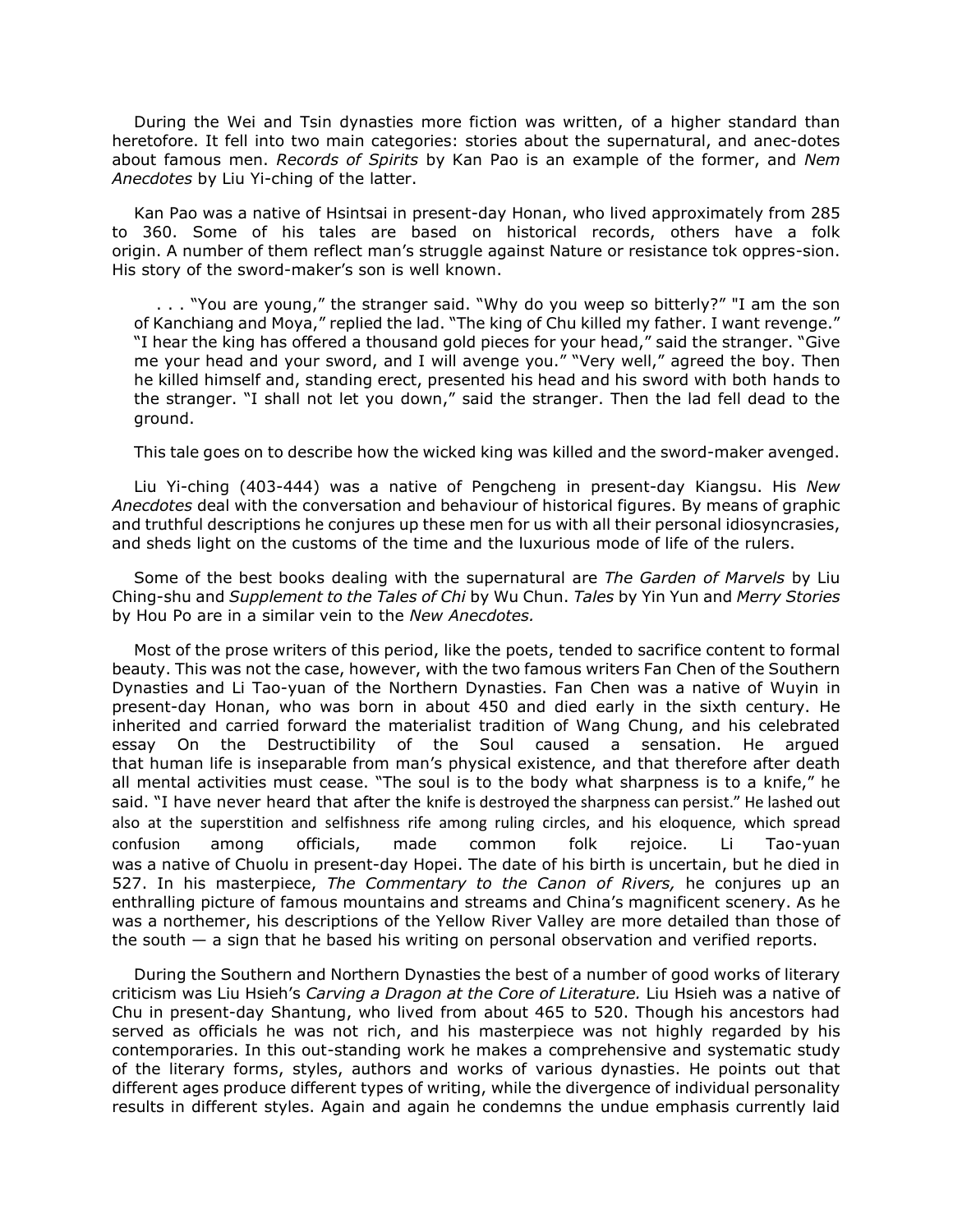on such embellishments as parallelisms, allusions or rhythm. Thus he writes: "Too many flowers spoil the bough, too much fat is bad for the bone. Writings of this type are vulgar, and neither make good models nor serve any moral purpose." Again: "When the ideas are lean but the language is padded out, a work seems an incongruous farrago, and no main skeleton is the or or outline is the outline is the set of  $\alpha$ visible. . . . These men study and emulate magnificent bombast to the exclusion of all else beside, and are completely carried away by this." He expresses these sound views forcefully and graphically, with great economy of language.

Chung Jung's *Critique of Poetry* and certain sections of Yen Chih-tui's *Family Admonitions* were also valuable contributions to literary criticism.

Finally we come to the folk-songs and dances or early dramas of this period.

During the Southern and Northern Dynasties most songs of the south were love songs, while those of the north dealt mainly with the horrors of war. Here is a southern lyric about silkworms:

*Spring silkworms never weary, But spin their longing night and day; W hat matter if they perish Since love can never pass away?*

And here is a northern song:

*Ah, man is born to sorrow, And leaves his home to die; His corpse is lost upon the hill, His bones unburied lie!*

The Southern songs are tender and passionate compared with the simpler northern lyrics.

Two long folk-songs deserve special mention. One is *The Bride of Chiao Chung-ching,* otherwise known as *South-east the Peacock Flies,* which describes the tragic love story of a couple who lived at the end of the Han dynasty. Lan-chih was a beautiful and intelligent girl who discharged her household duties admirably, yet her mother-in-law disliked her and forced her son to divorce her; and after Lan-chih returned to her own home her brother compelled her to marry again. Finally she drowned herself and her husband hanged himself. Parting from her husband, she said to him:

*Be your love strong, enduring as the rocks; Be mine resistant as the creeping vine. For what is tougher than the creeping vine? And what more fixed than the eternal rocks?*

These two faithful lovers fell a prey to the feudal marriage system and family system. Indeed this moving tale is a sharp denunciation of the crimes committed in the name of feudal morality, and the husband and wife who resist its cruel conventions to the last are brilliantly and sympathetically drawn. *The Song of Mulan* is another beautiful narrative poem about a girl in the north who disguises herself as a man to take her father's place in the army. When she comes home after a victory poetic licence is used to bring the poem to a dramatic conclusion:

*Taking off her battle dress*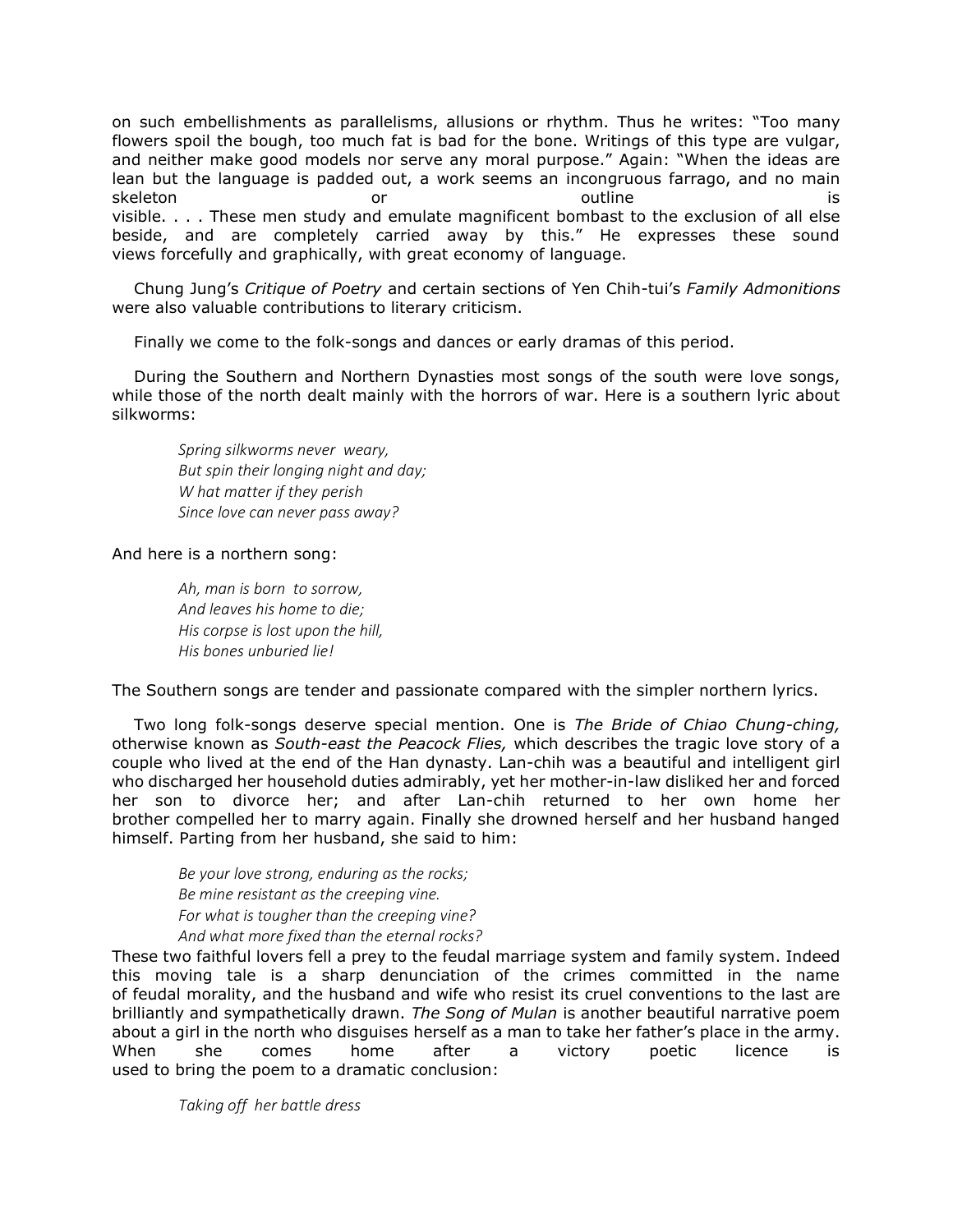*For a maiden's clothes, She pats her cloudy tresses before the window, And paints her eyebrows by the mirror. Then she goes to greet her comrades And all are amazed* — *"Twelve years we were together, Yet never knew that Mulan was a maid!"*

In a feudal society in which filial piety was considered the supreme virtue and men superior to women, Mulan was a model for all her sex, and the poet has made her a lovable and thoroughly lifelike heroine. Her story, as well as this poem, has been popular for many centuries in China.

About this time there appeared some dramatic dances accompanied by singing. Two famous examples are The Dancing Maid and Prince of Lanling of the Northern Chi period. The first dance describes a wastrel who ill-treated his young wife, the second a famous warrior who defended his state and loved his men. Though the songs are lost now, the appearance of these dramatic dances indicates the lines along which the classical drama was developing.

The poetry and prose, fiction and drama of the period with which we have just dealt show greater variety than in any preceding dynasty. They give broader and deeper reflection to the social conflicts of the time, and there is greater variety and maturity in literary form. Many writers pandering to the ruling class took a wrong path and produced work devoid of lasting significance; but those who kept close to the people inherited the fine traditions of earlier Chinese literature and succeeded in carrying them fonvard.